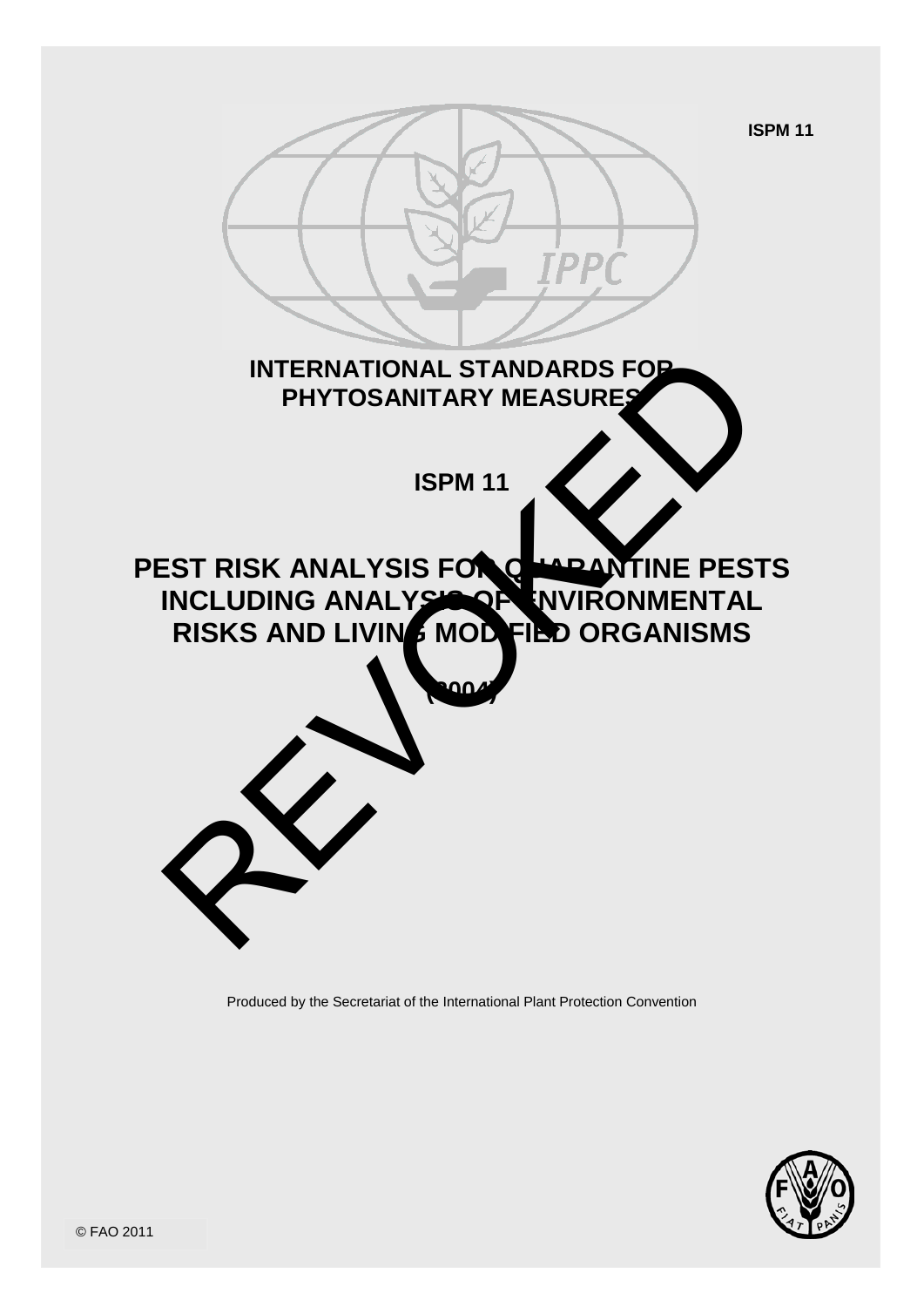#### **Publication history**

*This is not an official part of the standard*

1994-05 CEPM-1 added topic *PRA; Supplementary* (1994-003)

1995-02 EWG developed draft text

1995-05 CEPM-2 postponed the discussion

1996-05 CEPM-3 recommended for further study

1997-10 CEPM-4 discussed and requested further review

1998-05 CEPM-5 revised draft text and requested comments

1999-05 CEPM-6 discussed draft text and requested further discussion 1999-09 Supplementary CEPM revised draft text and approved for MC

1999 Sent for MC

2000-11 ISC-2 revised draft text for adoption

2001-04 ICPM-3 adopted standard

**ISPM 11.** 2001. Pest risk analysis for quarantine pests. R

1999-04 ICPM-2 added topic *GMO/Biodiversity/Invasive species* (1999-

1999-05 Open-ended PRA WG developed draft ext

2000-06 EWG for definition the words Genetical modified organisms, LMOs and invasive species

2001-02 IPPC-CBD joint consultation

2001-04 ICPM-3 split topic *Risk analysis for environmental hazards of plant pests* (2001-001) and LMOs (1999-004)

2001-05 ISC approved Specification 5 *Risk analysis* environmental hazards of *plants pests*

2002-05 SC revised draft tand proved for MC

2002-06 Sent for M

 $2002-11$  SC revised or  $\alpha$  text for a looting

2003-04 ICP<sup>M-5</sup> adopted Supplement 1(S1): *Analysis of environmental risks* (with Annex 1(o ISPM<sup>-1</sup> and revised the title revised the title

**ISPM 11. 2003.** *Pet risk and sis for quarantine pests including analysis of environment risks.* Rome, IPPC, FAO. *environmental risks*. Rome, IPPC, FAO. on history<br>
are official part of the standard<br>
EVEPM-1 added topic PRA, Supplementary (1994-003)<br>
EVC developed draft text and requested turbitive<br>
CEPM-3 recommended for further study<br>
CEPM-3 recommended for further study

- 2001-09 Open-ended WG developed draft Specification 10 *Pest risk analysis for living modified organisms* (1999-004)
- 2002-03 ICPM-4 approved Specification 10: *Pest risk analysis for living modified organisms*

2002-09 EWG developed draft text

2003-05 SC-7 revised draft text and approved for MC

2003-06 Draft Sent for MC

- 2003-11 SC revised draft text with annexes
- 2004-04 ICPM-6 adopted Supplement 2 (S2): *Pest risk analysis for living modified organisms* (with Annexes 2, 3) to ISPM 11

2004-07 SC revised and approved integrated (S1+S2) standard

**ISPM 11**. 2004. *Pest risk analysis for quarantine pests including analysis of environmental risks and living modified organisms*. Rome, IPPC, FAO.

Publication history: Last updated August 2011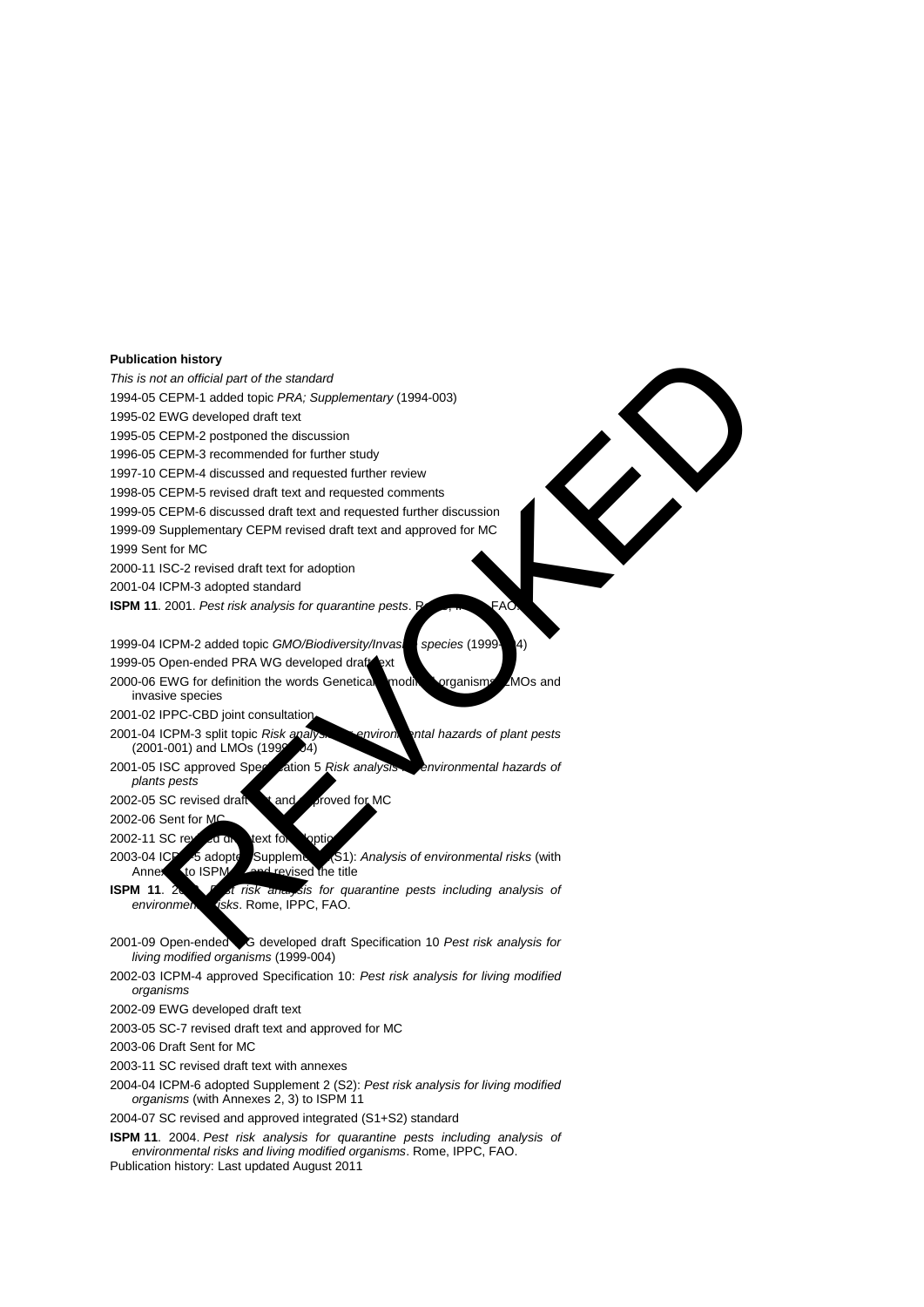# **CONTENTS**

| 1. |         |                                                                                                                                                                          |  |  |  |  |
|----|---------|--------------------------------------------------------------------------------------------------------------------------------------------------------------------------|--|--|--|--|
|    | 1.1     |                                                                                                                                                                          |  |  |  |  |
|    | 1.1.1   |                                                                                                                                                                          |  |  |  |  |
|    | 1.1.2   |                                                                                                                                                                          |  |  |  |  |
|    | 1.1.3   | PRA initiated by the review or revision of a policy                                                                                                                      |  |  |  |  |
|    | 1.2     |                                                                                                                                                                          |  |  |  |  |
|    | 1.3     |                                                                                                                                                                          |  |  |  |  |
|    | 1.3.1   |                                                                                                                                                                          |  |  |  |  |
|    | 1.4     |                                                                                                                                                                          |  |  |  |  |
| 2. |         |                                                                                                                                                                          |  |  |  |  |
|    | 2.1     |                                                                                                                                                                          |  |  |  |  |
|    | 2.1.1   |                                                                                                                                                                          |  |  |  |  |
|    | 2.1.1.1 | Elements of categorization and the contract of pest and the set of pest and the set of pest and the set of pest and the set of pest and the set of perfection of $11-11$ |  |  |  |  |
|    | 2.1.1.2 |                                                                                                                                                                          |  |  |  |  |
|    | 2.1.1.3 |                                                                                                                                                                          |  |  |  |  |
|    | 2.1.1.4 |                                                                                                                                                                          |  |  |  |  |
|    | 2.1.1.5 |                                                                                                                                                                          |  |  |  |  |
|    | 2.1.2   |                                                                                                                                                                          |  |  |  |  |
|    | 2.2     |                                                                                                                                                                          |  |  |  |  |
|    | 2.2.    | Pr                                                                                                                                                                       |  |  |  |  |
|    | 2.2.1.1 |                                                                                                                                                                          |  |  |  |  |
|    | 2.2.1.2 | No bability of the pest being associated with the pathway at origin  11-13                                                                                               |  |  |  |  |
|    | 2.2.1.3 |                                                                                                                                                                          |  |  |  |  |
|    | 2.2.1.4 | Probability of pest surviving existing pest management procedures  11-14                                                                                                 |  |  |  |  |
|    | 2.2.1.5 |                                                                                                                                                                          |  |  |  |  |
|    | 2.2.2   |                                                                                                                                                                          |  |  |  |  |
|    | 2.2.2.1 | Availability of suitable hosts, alternate hosts and vectors in the PRA area  11-15                                                                                       |  |  |  |  |
|    | 2.2.2.2 |                                                                                                                                                                          |  |  |  |  |
|    | 2.2.2.3 |                                                                                                                                                                          |  |  |  |  |
|    | 2.2.2.4 | Other characteristics of the pest affecting the probability of establishment  11-15                                                                                      |  |  |  |  |
|    | 2.2.3   |                                                                                                                                                                          |  |  |  |  |
|    | 2.2.4   |                                                                                                                                                                          |  |  |  |  |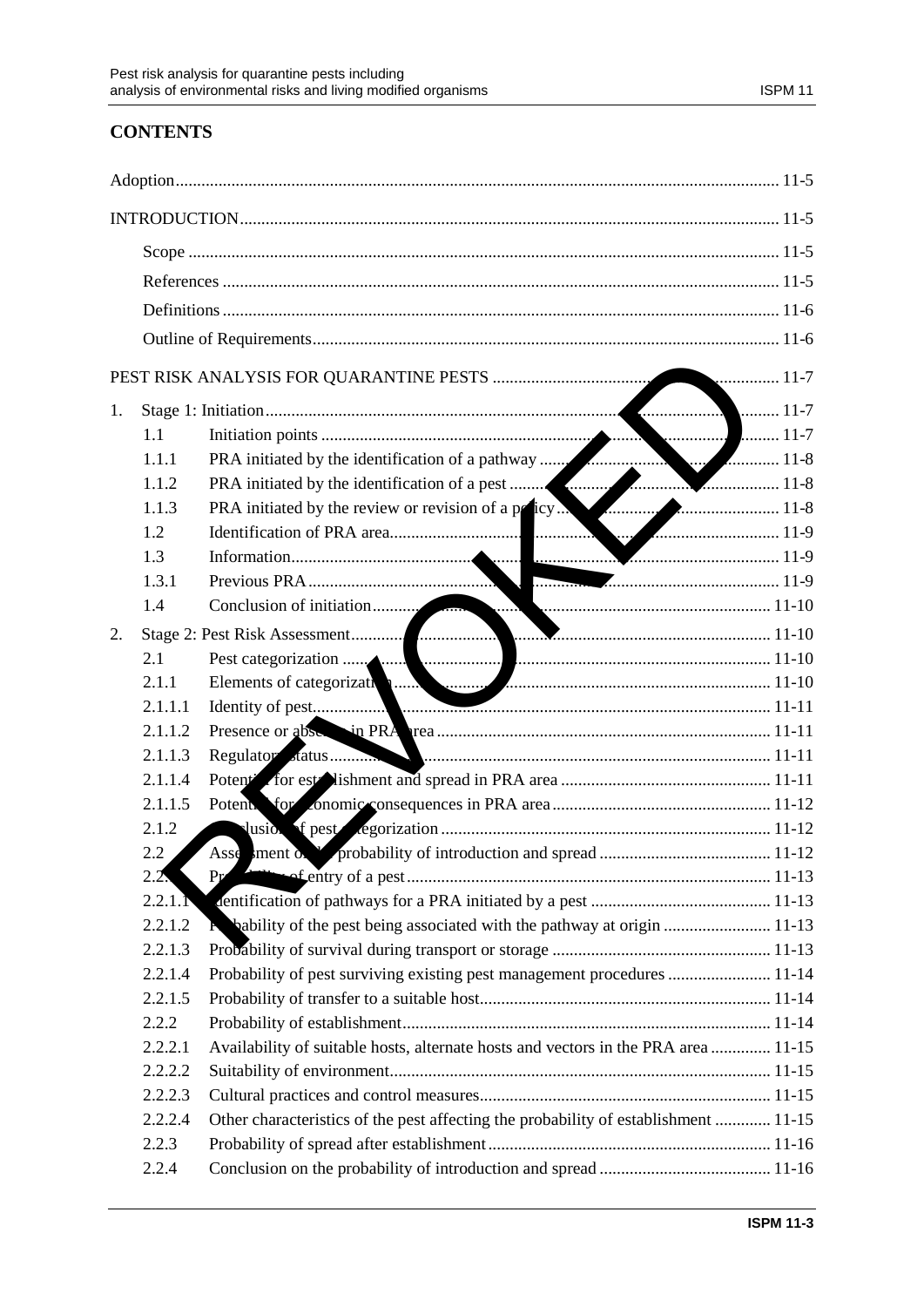| SPM. |  |  |
|------|--|--|
|------|--|--|

|                | 2.2.4.1 |                                                                                                                                                                                                                               |
|----------------|---------|-------------------------------------------------------------------------------------------------------------------------------------------------------------------------------------------------------------------------------|
|                | 2.3     |                                                                                                                                                                                                                               |
|                | 2.3.1   |                                                                                                                                                                                                                               |
|                | 2.3.1.1 |                                                                                                                                                                                                                               |
|                | 2.3.1.2 |                                                                                                                                                                                                                               |
|                | 2.3.2   |                                                                                                                                                                                                                               |
|                | 2.3.2.1 |                                                                                                                                                                                                                               |
|                | 2.3.2.2 |                                                                                                                                                                                                                               |
|                | 2.3.2.3 |                                                                                                                                                                                                                               |
|                | 2.3.2.4 |                                                                                                                                                                                                                               |
|                | 2.3.3   |                                                                                                                                                                                                                               |
|                | 2.3.3.1 |                                                                                                                                                                                                                               |
|                | 2.4     |                                                                                                                                                                                                                               |
|                | 2.5     |                                                                                                                                                                                                                               |
| 3.             |         |                                                                                                                                                                                                                               |
|                |         |                                                                                                                                                                                                                               |
|                |         |                                                                                                                                                                                                                               |
|                | 3.3     |                                                                                                                                                                                                                               |
|                | 3.4     |                                                                                                                                                                                                                               |
|                | 3.4.1   |                                                                                                                                                                                                                               |
|                | 3.4.2   |                                                                                                                                                                                                                               |
|                | 3.4.3   | Options ensuring that the all a, place or $s$ of production or crop is free from the                                                                                                                                          |
|                |         |                                                                                                                                                                                                                               |
|                | 3.4.4   |                                                                                                                                                                                                                               |
|                | 3.4.5   |                                                                                                                                                                                                                               |
|                | 3.4.6   | Prohibition of computities. Manual contract of the state of computation of computition of computation of computation of computation of computation of computation of computation of computation of computation of computation |
|                | 3.5     |                                                                                                                                                                                                                               |
|                | 3.6     |                                                                                                                                                                                                                               |
|                | 3.6.1   |                                                                                                                                                                                                                               |
| 4.             | Docum   |                                                                                                                                                                                                                               |
|                | 4.1     |                                                                                                                                                                                                                               |
| S <sub>1</sub> | ANNA X  | Comments on the scope of the IPPC in regard to environmental risks  11-27                                                                                                                                                     |
| S <sub>2</sub> |         | ANNEX Comments on the scope of the IPPC in regard to pest risk analysis for living                                                                                                                                            |
| S2             |         | ANNEX 3: Determining the potential for a living modified organism to be a pest  11-29                                                                                                                                         |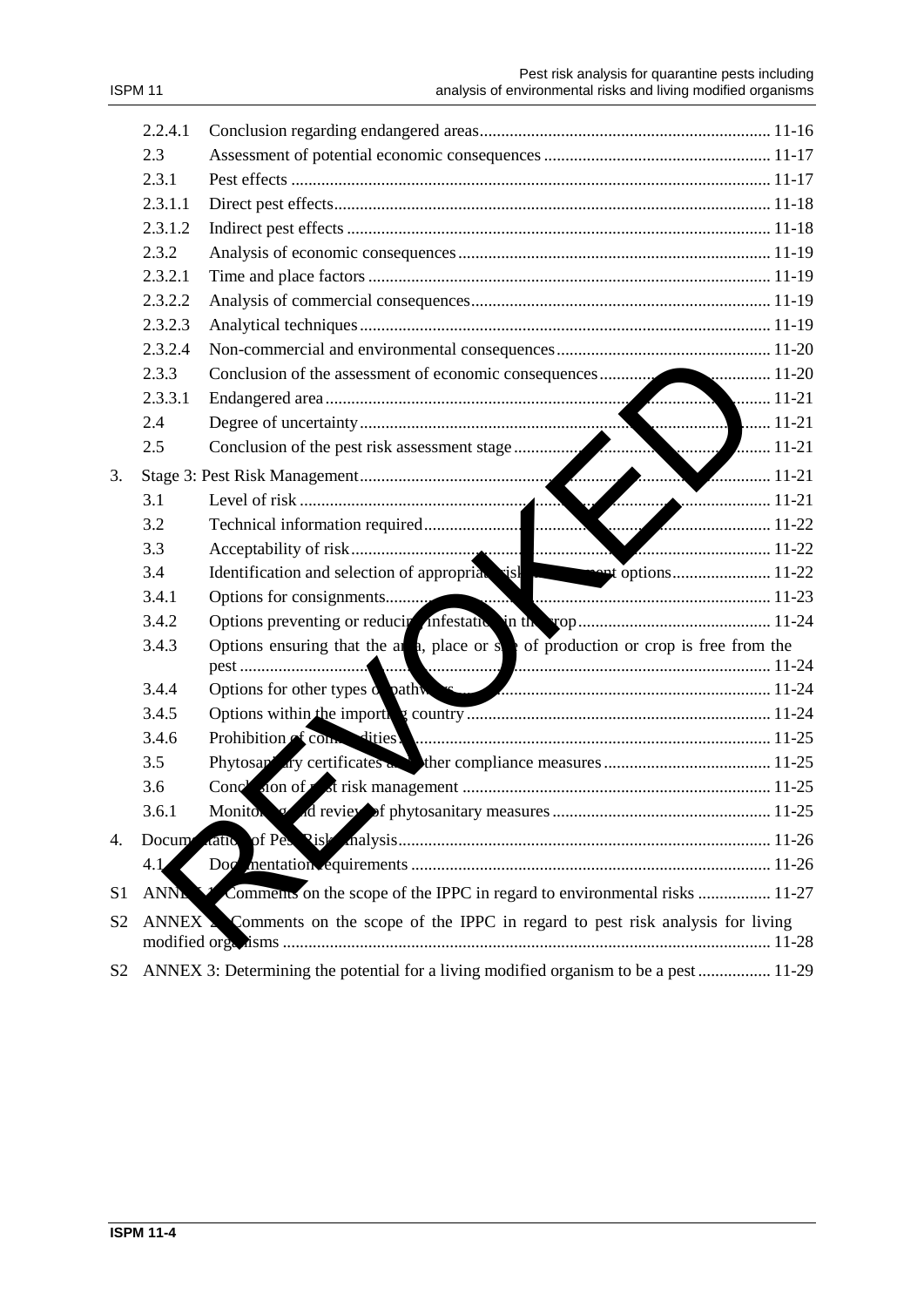## **Adoption**

ISPM 11 (*Pest risk analysis for quarantine pests*) was adopted by the Third Session of the Interim Commission on Phytosanitary Measures in April 2001. In April 2003, the Fifth Session of the Interim Commission on Phytosanitary Measures adopted a supplement to ISPM 11 on analysis of environmental risk and agreed that it should be integrated into ISPM 11. This resulted in ISPM 11 Rev. 1 (*Pest risk analysis for quarantine pests including analysis of environmental risks*). In April 2004, the Sixth Session of the Interim Commission on Phytosanitary Measures adopted a supplement on pest risk analysis for living modified organisms (LMOs) and agreed that it should be integrated into ISPM 11 Rev. 1. This has been done to produce the present standard, ISPM 11:2004. The supplementary text on environmental risks is marked with "S1" and the supplementary text on LMOs is marked with "S2".

The Interim Commission on Phytosanitary Measures acknowledges the collaboration and support of the Secretariat of the Convention on Biological Diversity, as well as the participation of spects from the Secretariat of the Convention on Biological Diversity, as well as the participation of sperts from Parties to the Convention, in the preparation of the supplements to ISPM 11.

## **INTRODUCTION**

#### **Scope**

The standard provides details for the conduct of pest risk  $(PR\vec{A})$  to determine if pests are quarantine pests. It describes the integrated processes to be used for risk assessment as well as the selection of risk management options.

- S1 It also includes details regarding the analysis of risks of ant pests to the environment and biological diversity, including those risks affecting neultivated/unanaged plants, wild flora, habitats and ecosystems contained in the PRA area. Some explanatory comments on the scope of the IPPC in regard to environmental risks are given a Annex
- S2 It includes guidance on evaluating potential phytosanitary risks to plants and plant products posed by LMOs. This guidance  $d \simeq$  s not alter  $\alpha$ ,  $\sim$  be of ISPM 11 but is intended to clarify issues related to If not alter the set of ISPM 11 but is intended to clarify issues related to the PRA for LMOs. Some explanatory comments on the scope of the IPPC in regard to PRA for LMOs are given in  $\sqrt{2}$  nex 2. ed with "S2".<br>
Term Commission on Phytosanitary Measures acknowledges the columnition of superior content<br>
to the Convention, in the preparation of the supplements to ISPN 11.<br>
ODUCTION<br>
Model Convention, in the preparatio

#### **Reference**

- S2 **CBD.** 1992. *Convention on Biological Diversity*. Montreal, CBD.
- S2 **CBD.** 2000. *Cartagena Protocol on Biosafety to the Convention on Biological Diversity*. Montreal, CBD.
	- **IPPC**. 1997. *International Plant Protection Convention*. Rome, IPPC, FAO.
	- **ISPM 1**. 1993. *Principles of plant quarantine as related to international trade*. Rome, IPPC, FAO. [published 1995] [revised; now ISPM 1: 2006]
	- **ISPM 2.** 1995. *Guidelines for pest risk analysis*. Rome, IPPC, FAO. [published 1996] [revised; now ISPM 2: 2007]
- S2 **ISPM 3**. 1995. *Code of conduct for the import and release of exotic biological control agents***.** Rome, IPPC, FAO. [published 1996] [revised; now ISPM 3: 2005]
	- **ISPM 4**. 1995. *Requirements for the establishment of pest free areas*. Rome, IPPC, FAO. [published 1996]
	- **ISPM 5**. *Glossary of phytosanitary terms*. Rome, IPPC, FAO.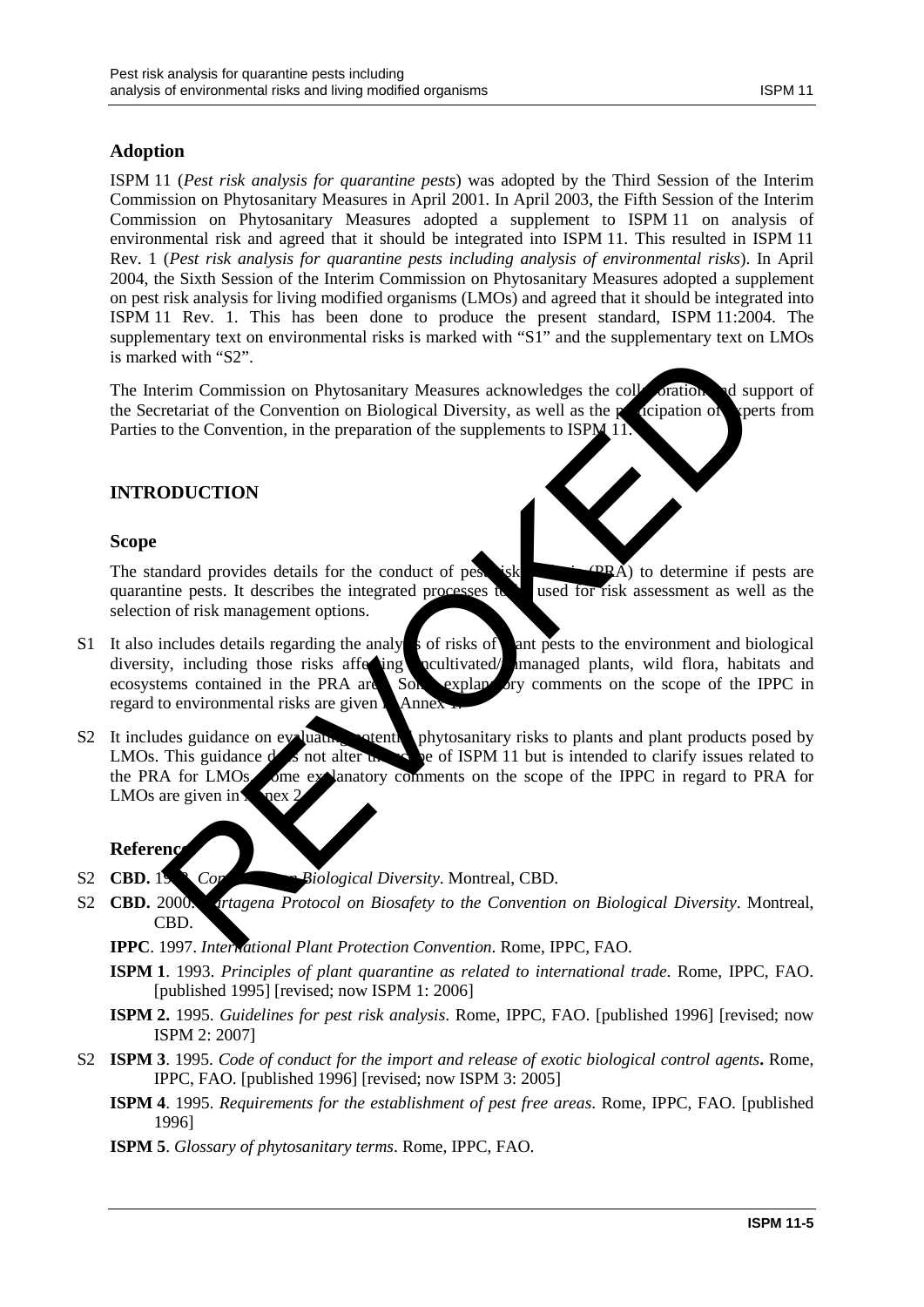- S2 **ISPM 5 Supplement 1**. 2001. *Guidelines on the interpretation and application of the concept of official control for regulated pests*. Rome, IPPC, FAO.
- S2 **ISPM 5 Supplement 2.** 2003. *Guidelines on the understanding of* potential economic importance *and related terms including reference to environmental considerations*. Rome, IPPC, FAO.
	- **ISPM 6**. 1997. *Guidelines for surveillance*. Rome, IPPC, FAO.
	- **ISPM 7**. 1997. *Export certification system*. Rome, IPPC, FAO.
	- **ISPM 8**. 1998. *Determination of pest status in an area*. Rome, IPPC, FAO.
	- **ISPM 10**. 1999. *Requirements for the establishment of pest free places of production and pest free production sites*. Rome, IPPC, FAO.
- S2 **ISPM 12**. 2001. *Guidelines for phytosanitary certificates*. Rome, IPPC, FAO.
	- **WTO**. 1994. *Agreement on the Application of Sanitary and Phytosanitary Measures*. Geneva, World Trade Organization.
- S2 **Zaid, A., Hughes, H.G., Porceddu, E. & Nicholas, F.** 2001. *Glossary of biotechnology for food and agriculture.* FAO Research and Technology Papers, 9. Rome, FAO.

#### **Definitions**

Definitions of phytosanitary terms used in the present standard can be found in ISPM 5 (*Glossary of phytosanitary terms*).

#### **Outline of Requirements**

The objectives of a PRA are, for a specified are to identify pests and/or pathways of quarantine concern and evaluate their risk, to identify endangered areas, and, if appropriate, to identify risk management options. PRA for quarantine  $\mathbf p$  is follows a process defined by three stages:

- Stage 1 (initiating the process in lives identifying the pest(s) and pathways that are of quarantine concern and should **be considered for risk analysis in relation to the identified PRA** area.
- Stage 2 (risk assessment) begins with the categorization of individual pests to determine whether the criterization a  $\frac{1}{2}$  ontinuous with an analysis of the categorization. Risk assessment continues with an whether the criteria for a quarantine pest are satisfied. Risk assessment continues with an evaluation of the probability of  $p_{\rm s}$  entry, establishment, and spread, and of their potential economic consequences (including environmental consequences  $- S1$ ). 1994. Agreement on the Application of Sanitary and Phytosanitary Measures. Geneva<br>
Trade Organization.<br>
In the Application of Sanitary and Phytosanitary Measures. Geneva<br>
I., Hughes, H.G., Porceddu, E. & Nicholas, F. 2001.
- Stage 3 (risk management) involves identifying management options for reducing the risks identificate at Stage 2. These are evaluated for efficacy, feasibility and impact in order to select those that are appropriate.

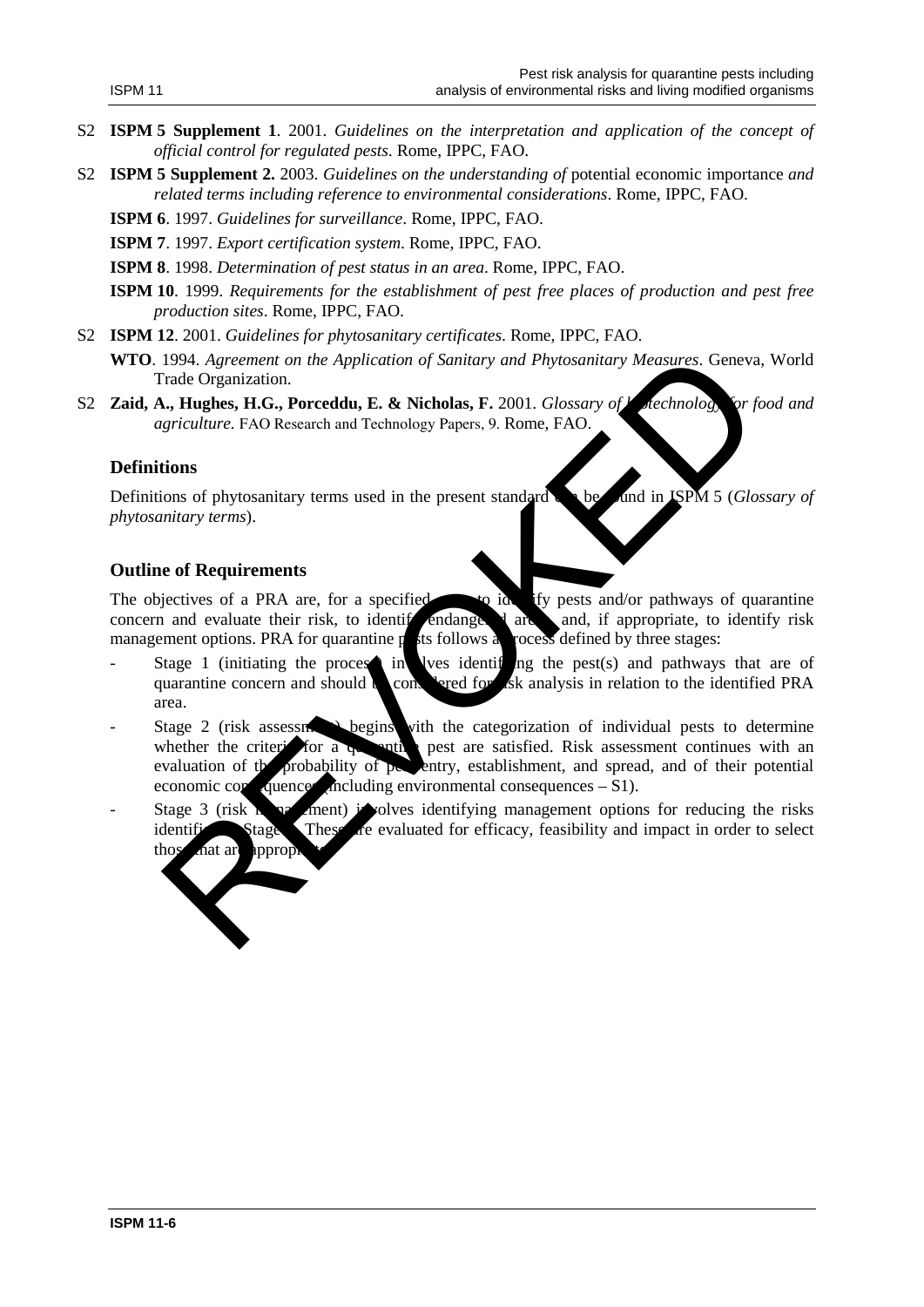## **PEST RISK ANALYSIS FOR QUARANTINE PESTS**

## **1. Stage 1: Initiation**

The aim of the initiation stage is to identify the pest(s) and pathways which are of quarantine concern and should be considered for risk analysis in relation to the identified PRA area.

- S2 Some LMOs may present a phytosanitary risk and therefore warrant a PRA. However other LMOs will not present phytosanitary risks beyond those posed by related non-LMOs and therefore will not warrant a complete PRA. Thus, for LMOs, the aim of the initiation stage is to identify those LMOs that have the characteristics of a potential pest and need to be assessed further, and those which need no further assessment under ISPM 11.
- $S2$  LMOs are organisms that have been modified using techniques of modern biotechnology to express one or more new or altered traits. In most cases, the parent organism is not **h** mally considered to be a plant pest but an assessment may need to be performed to determine the generic mode cation (i.e. gene, new gene sequence that regulates other genes, or gene poduct) results in hew trait or characteristic that may present a plant pest risk.
	- S2 A plant pest risk from LMOs may be presented by:
	- the organism(s) with the inserted gene(s) (i.e. the  $LM$ 
		- the combination of genetic material (e.g. gene  $\mathbf{r}$  or plant pests such as viruses) or
	- the consequences of the genetic material moving to the organism.

## **1.1 Initiation points**

The PRA process may be initiated as  $\triangle$  result of:

- the identification of a pathway the presents a potential pest hazard
- the identification of a pest that may require phytosanitary measures
- the review or revision of  $\mu$  **s** sanitary policies and priorities.
- S1 The initiation points  $f$  quently refer to  $\frac{1}{2}$  sts". The IPPC defines a pest as "any species, strain or biotype of plant, and all, or paradogenic agent, injurious to plants or plant products." In applying these initiation points to the specific case  $\triangle$  plants as pests, it is important to note that the plants concerned should satisfy definition. Pest directly affecting plants satisfy this definition. In addition, many organisms direct affect and ants also satisfy this definition (such as weeds/invasive plants). The fact that they are intuitious to plants can be based on evidence obtained in an area where they occur. In the case  $\alpha$  organisms where there is insufficient evidence that they affect plants indirectly, it may nevertheless appropriate to assess on the basis of available pertinent information, whether they are potentially injurious in the PRA area by using a clearly documented, consistently applied and transparent system. This is particularly important for plant species or cultivars that are imported for planting. efferences and the constrained points are the based of the properties and the plants are the meaning the mean of the properties of a particle of the properties of the properties of the properties of the properties of the p
- S2 The types of LMOs that a national plant protection organization (NPPO) may be asked to assess for phytosanitary risk include:
	- plants for use (a) as agricultural crops, for food and feed, ornamental plants or managed forests; (b) in bioremediation (as an organism that cleans up contamination); (c) for industrial purposes (e.g. production of enzymes or bioplastics); (d) as therapeutic agents (e.g. pharmaceutical production)
	- biological control agents modified to improve their performance in that role
	- pests modified to alter their pathogenic characteristic and thereby make them useful for biological control (see ISPM 3:2005)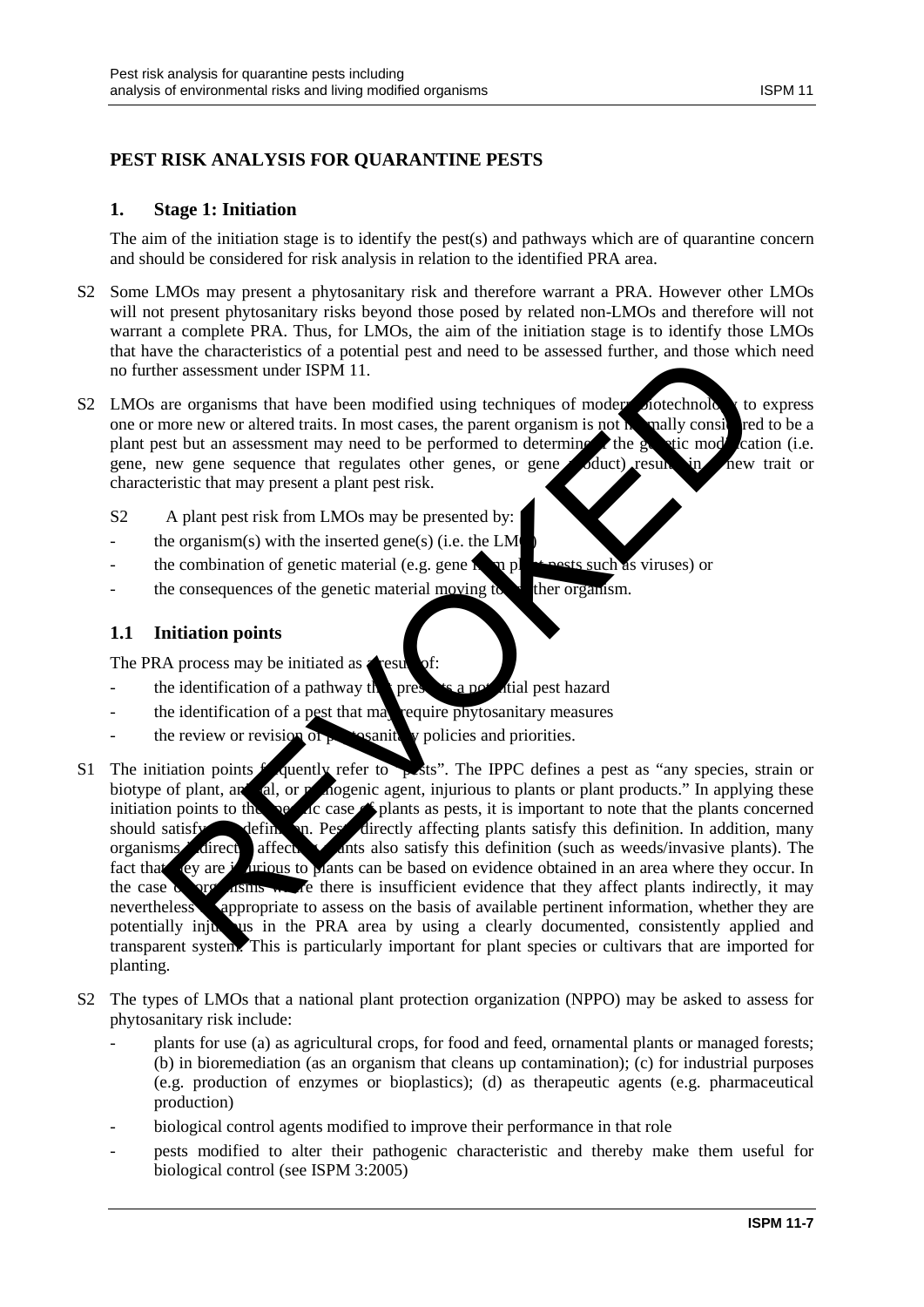- organisms genetically modified to improve their characteristics such as for biofertilizer or other influences on soil, bioremediation or industrial uses.
- S2 In order to be categorized as a pest, an LMO has to be injurious or potentially injurious to plants or plant products under conditions in the PRA area. This damage may be in the form of direct effects on plants or plant products, or indirect effects. For guidance on the process of determining whether an LMO has the potential to be a pest, refer to Annex 3, "Determining the potential for a living modified organism to be a pest".

## **1.1.1 PRA initiated by the identification of a pathway**

The need for a new or revised PRA of a specific pathway may arise in the following situations:

- International trade is initiated in a commodity not previously imported into the country (usually a plant or plant product, including genetically altered plants) or a common  $\sim$  a new area or new country of origin.
- New plant species are imported for selection and scientific research  $\alpha$  oses.
- A pathway other than commodity import is identified (natural spread, whing material, mail, garbage, passenger baggage etc.).

A list of pests likely to be associated with the pathway  $($ e.g. carried by the commodity) may be generated by any combination of official sources, databases scientificant and other literature, or expert consultation. It is preferable to prioritize the listing, based on expert of local ent on pest distribution consultation. It is preferable to prioritize the listing, based on expert  $\sqrt{\alpha}$  ent on pest distribution and types of pests. If no potential quarantine pests are identified as likely to follow the pathway, the PRA may stop at this point. nternational trade is initiated in a commodity not previously imported into the country<br>plant or plant product, including genetically altered plants) or a commodity<br>evan country of origin.<br>For example with specifical speci

S2 The phrase "genetically altered plants" is derstood to mean plants obtained through the use of modern biotechnology.

## **1.1.2 PRA initiated by the identification of a pes**

A requirement for a new or revised PRA  $\parallel$  a specific pest may arise in the following situations:

- An emergency arises on  $\sim$  covery of an established infestation or an outbreak of a new pest within a PRA area
- An emergency as on interception of a new pest on an imported commodity.
- A new pest risk is identified by scientific research.
- A pest is **intervedue** into an
- A persisted to be more damaging in an area other than in its area of origin.
- $-$  A est is repeatedly intercepted.
- $A$  requested is made to import an organism.
- An organism is identified as a vector for other pests.
- An organism is genetically altered in a way which clearly identifies its potential as a plant pest.
- S2 The phrase "genetically altered" is understood to include obtained through the use of modern biotechnology.

#### **1.1.3 PRA initiated by the review or revision of a policy**

A requirement for a new or revised PRA originating from policy concerns will most frequently arise in the following situations:

- A national decision is taken to review phytosanitary regulations, requirements or operations.
- A proposal made by another country or by an international organization (regional plant protection organization, FAO) is reviewed.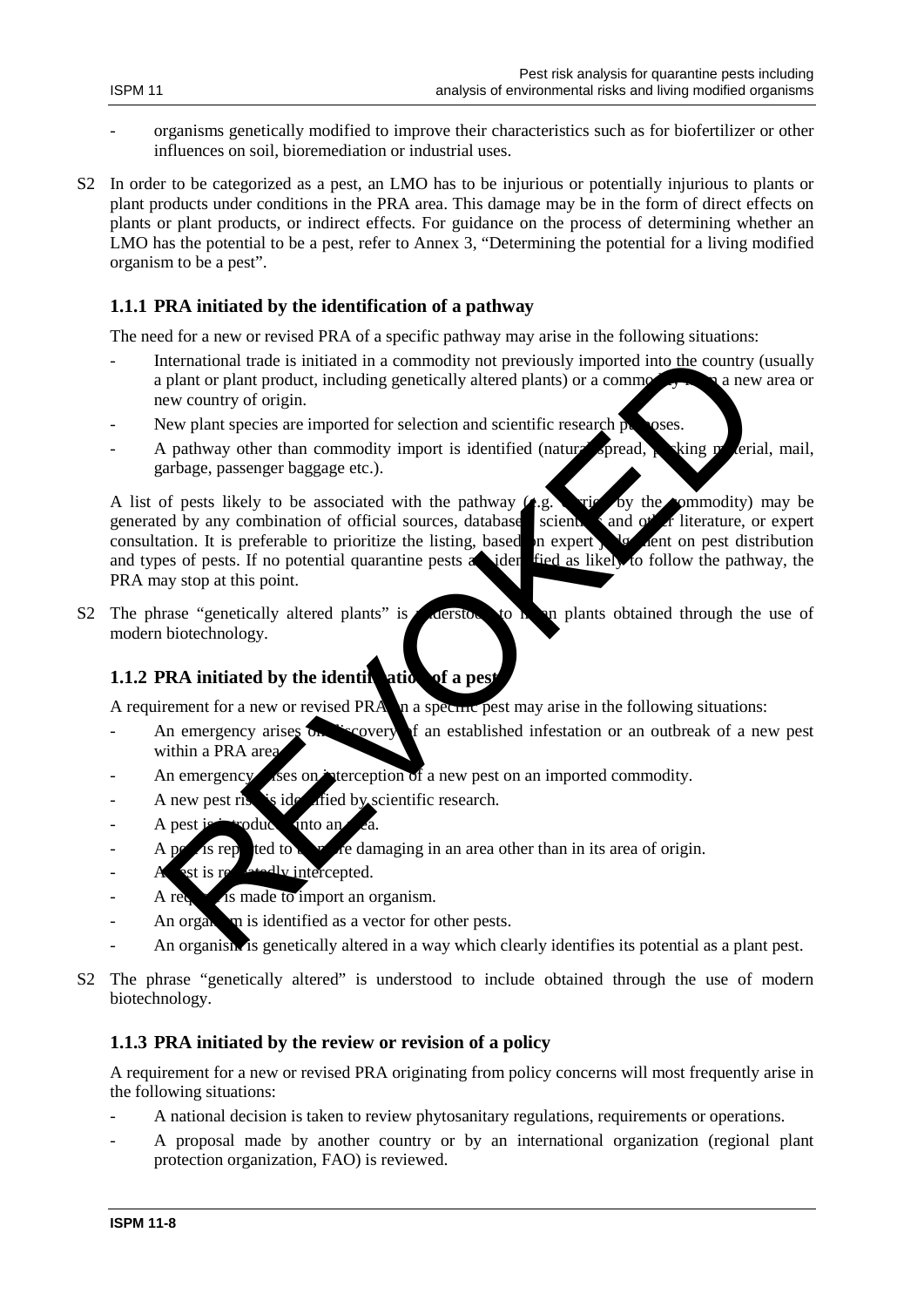- A new treatment or loss of a treatment system, a new process, or new information impacts on an earlier decision.
- A dispute arises on phytosanitary measures.
- The phytosanitary situation in a country changes, a new country is created, or political boundaries have changed.

## **1.2 Identification of PRA area**

The PRA area should be defined as precisely as possible in order to identify the area for which information is needed.

## **1.3 Information**

Information gathering is an essential element of all stages of PRA. It is imported at the initiation stage in order to clarify the identity of the pest(s), its/their present distribution and association with host in order to clarify the identity of the pest(s), its/their present distribution and association with host plants, commodities etc. Other information will be gathered as required to reach necessary ecisions as the PRA continues. nformation<br>
attributed particular transmission and the method and their space of PRA. It is imported associanty<br>
to columnize the dentity of the pest(s), its their present distribution and associanty<br>
commodities etc. Othe

Information for PRA may come from a variety of sources.  $\mathbb{F}_{\ell}$  provision of  $\alpha$  all information regarding pest status is an obligation under the IPPC (Article V,  $\mathbb{F}_{\ell}$  (c) acilitated by official contact regarding pest status is an obligation under the IPPC (Article V<sub>I</sub>I.1(c) points (Article VIII.2).

- S1 For environmental risks, the variety of sources of information will generally be wider than traditionally used by NPPOs. Broader inputs may be traditionally used by NPPOs. Broader inputs may be recorded that such assessments usually do not environmental impact assessments, but it should be recorded that such assessments usually do not environmental impact assessments, but it should be recognized that such assessments, but it should be recognized that such as have the same purpose as PRA and cannot  $\mathbf{s}v^1$  and  $\mathbf{R}$
- S2 For LMOs, information required for a full  $\frac{1}{k}$  analysis may include:
	- name, identity and taxonomic status of the LMO (cluding any relevant identifying codes) and the risk management measures a lied the LMO in the country of export the risk management measures a  $\Box$  the LM $\Box$  in the country of export
	- taxonomic status, common name, point of collection or acquisition, and characteristics of the donor organism
	- description of the deleic acid or the modification introduced (including genetic construct) and the resulting genergie and phenotypic characteristics of the LMO
	- $\alpha$  details of the  $\alpha$  as top ation process
	- appropriate detection and identification methods and their specificity, sensitivity and reliability
	- inter duse including intended containment
	- quantity or value of the LMO to be imported.
- S2 Information rarding pest status is an obligation under the IPPC (Article VIII.1(c)) facilitated by official contact ints (Article VIII.2). A country may have obligations to provide information about  $LMOs$  under other international agreements such as the Cartagena Protocol on Biosafety to the Convention on Biological Diversity (CBD, 2000). The Cartagena Protocol has a Biosafety Clearinghouse that may contain relevant information. Information on LMOs is sometimes commercially sensitive and applicable obligations with regard to release and handling of information should be observed.

## **1.3.1 Previous PRA**

A check should also be made as to whether pathways, pests or policies have already been subjected to the PRA process, either nationally or internationally. If a PRA exists, its validity should be checked as circumstances and information may have changed. The possibility of using a PRA from a similar pathway or pest, that may partly or entirely replace the need for a new PRA, should also be investigated.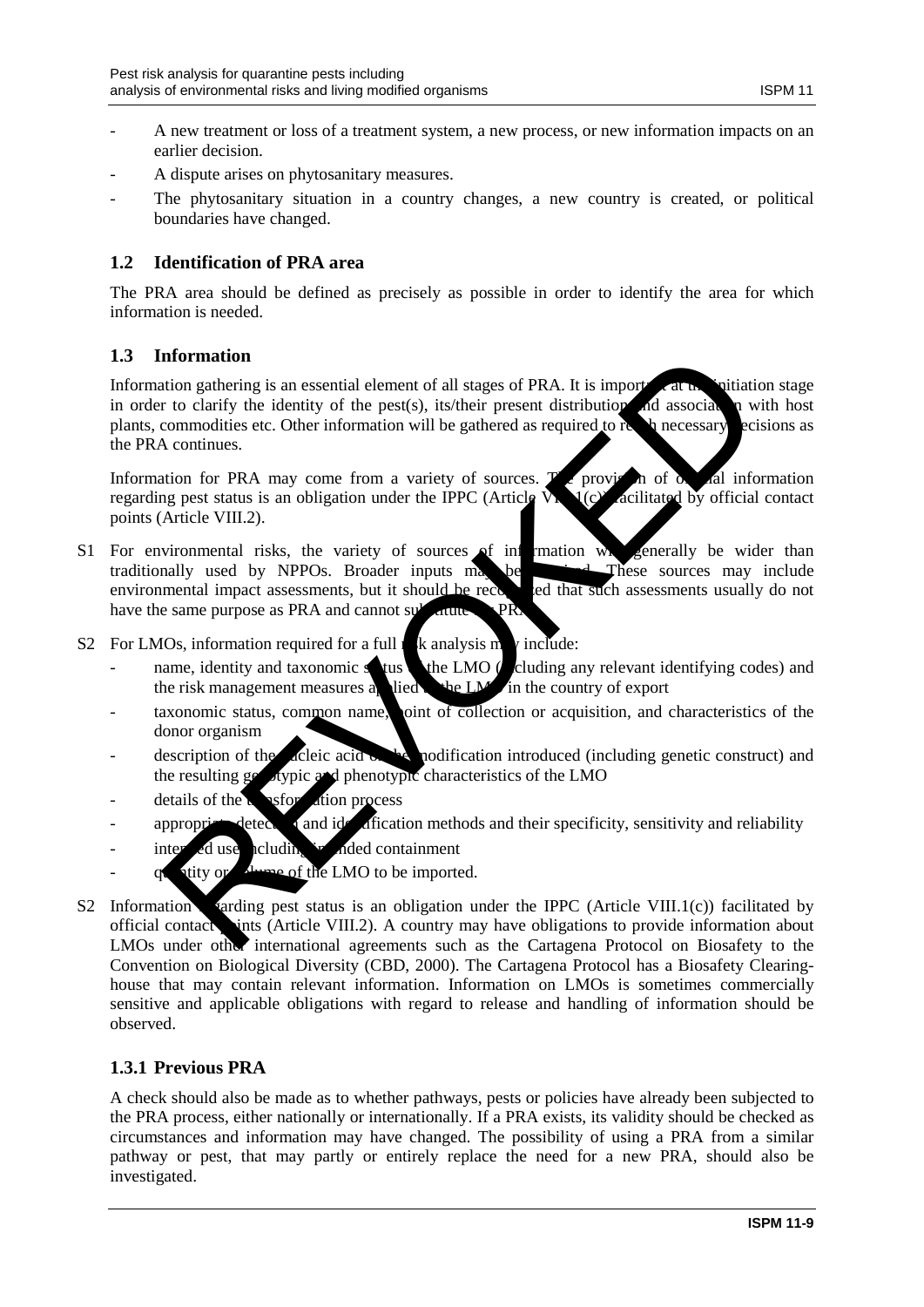#### **1.4 Conclusion of initiation**

At the end of Stage 1, the initiation point, the pests and pathways of concern and the PRA area will have been identified. Relevant information has been collected and pests have been identified as possible candidates for phytosanitary measures, either individually or in association with a pathway.

- S2 For LMOs at the end of Stage 1 an NPPO may decide that the LMO:
	- is a potential pest and needs to be assessed further in Stage 2 or
	- is not a potential pest and needs no further analysis under ISPM 11 (but see also the following paragraph).
- S2 PRA under the IPPC only relates to the assessment and management of phytosanitary risks. As with other organisms or pathways assessed by an NPPO, LMOs may present other risks not falling within<br>the scope covered by the IPPC. For LMOs, PRA may constitute only a portion required overall the scope covered by the IPPC. For LMOs, PRA may constitute only a portion risk analysis. For example, countries may require the assessment of risks to human or animal health or to the environment beyond that covered by the IPPC. When an NPPO discovers potential for risks that are not phytosanitary it may be appropriate to notify the relevant authority.

## **2. Stage 2: Pest Risk Assessment**

The process for pest risk assessment can be broadly divided to three interrelated steps:

- pest categorization
- assessment of the probability of introduction and spre
- $a$ ssessment of potential economic consequences (including environmental impacts).

In most cases, these steps will be applied equentially in a PA but it is not essential to follow a particular sequence. Pest risk assessment needs to be only as complex as is technically justified by the circumstances. This standard allows  $\blacktriangle$ specific PRA to be judged against the principles of necessity, minimal impact, transparency, equivalence,  $\kappa$  analysis, managed risk and non-discrimination set out in ISPM 1:1993.

S2 For LMOs, from this point for  $\mathbb{R}$ , it is assumed that the LMO is being assessed as a pest, and therefore "LMO"  $\mathbb{R}$  ers to an  $\mathbb{R}$ .  $\lim_{n \to \infty}$  at is a potential quarantine pest due to new or altered characteristics or properties resulting from the genetic modification. The risk assessment should be carried out on a case-by-case basis. LMOs that have pest characteristics unrelated to the genetic modification should be seed using the normal procedures. ssed using the normal procedures. Transis or particular the properties and the stressed by an NPPO. Lindos may present other risks not falling<br>thyise. For example, countries may require the assessment of risks to man or a pair<br>divisonitary it may be approp

## **2.1 Perfeatego** *i*zation

At the outset are clear which pest(s) identified in Stage 1 require a PRA. The categorization process exames for each pest whether the criteria in the definition for a quarantine pest are satisfied.

In the evaluation  $\bullet$  a pathway associated with a commodity, a number of individual PRAs may be necessary for the various pests potentially associated with the pathway. The opportunity to eliminate an organism or organisms from consideration before in-depth examination is undertaken is a valuable characteristic of the categorization process.

An advantage of pest categorization is that it can be done with relatively little information; however information should be sufficient to adequately carry out the categorization.

## **2.1.1 Elements of categorization**

The categorization of a pest as a quarantine pest includes the following primary elements:

- identity of the pest
- presence or absence in the PRA area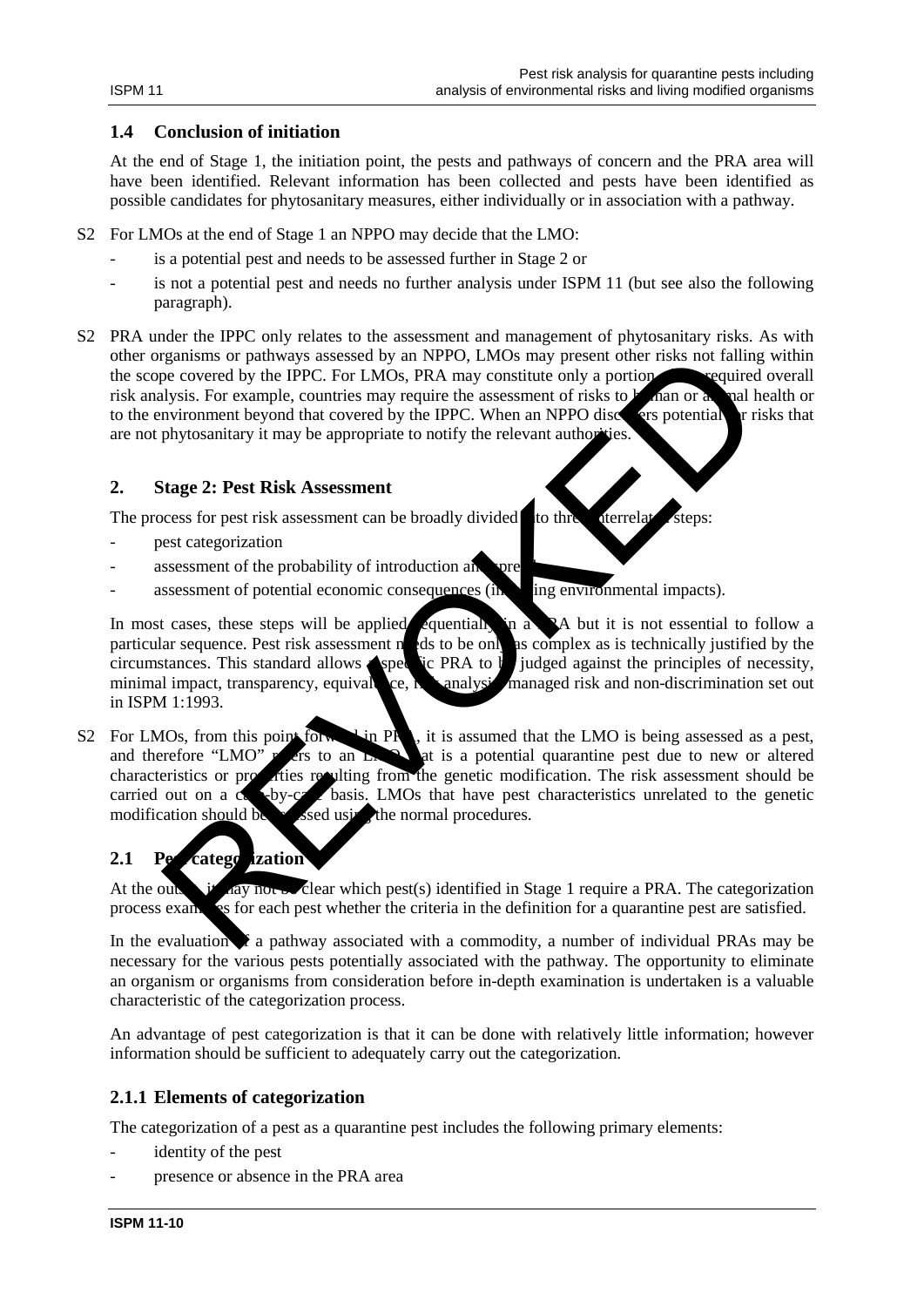- regulatory status
- potential for establishment and spread in PRA area
- potential for economic consequences (including environmental consequences) in the PRA area.

## **2.1.1.1 Identity of pest**

The identity of the pest should be clearly defined to ensure that the assessment is being performed on a distinct organism, and that biological and other information used in the assessment is relevant to the organism in question. If this is not possible because the causal agent of particular symptoms has not yet been fully identified, then it should have been shown to produce consistent symptoms and to be transmissible.

The taxonomic unit for the pest is generally species. The use of a higher or lower taxonomic level should be supported by scientifically sound rationale. In the case of levels  $\sim$  species, this should include evidence demonstrating that factors such as differences in virulence. In strange or vector relationships are significant enough to affect phytosanitary status. commie unit for the pest is generally species. The use of a higher or lower taxonom<br>
be supported by scientifically sound rationals. In the case of levels in<br>the video circle demonstrating that factors such as differences

In cases where a vector is involved, the vector may also be considered a pest the extent that it is associated with the causal organism and is required for transmission of the

S2 In the case of LMOs, identification requires information regarding characteristics of the recipient or parent organism, the donor organism, the genetic construct,  $\epsilon$  gene or  $\epsilon$  vector and the nature of the genetic modification. Information requirements are set out under section 1.3.

## **2.1.1.2 Presence or absence in PRA area**

The pest should be absent from all or a defined part of  $\mathbf{R}$  PR

S2 In the case of LMOs, this should relate to the LMO of physicanitary concern.

## **2.1.1.3 Regulatory status**

If the pest is present but not will be distributed in the PRA area, it should be under official control or expected to be under official control in the near future.

- S1 Official control of pests presenting an environmental risk may involve agencies other than the NPPO. However, it is recognized that ISPM 5 Supplement 1 (*Guidelines on the interpretation and application of the concept of ficial natricular section 5.7, applies. of the concept of ficial performance regulated pests*), in particular section 5.7, applies.
- S2 In the case of LM<sub>os</sub>, official control should relate to the phytosanitary measures applied because of the pest  $\chi$  and  $\chi$  is may be appropriate to consider any official control measures in place for the parent parism, donor organism, transgene vector or gene vector.

## **2.1.1.4 Potentia for establishment and spread in PRA area**

Evidence should be available to support the conclusion that the pest could become established or spread in the PRA area. The PRA area should have ecological/climatic conditions including those in protected conditions suitable for the establishment and spread of the pest and where relevant, host species (or near relatives), alternate hosts and vectors should be present in the PRA area.

- S2 For LMOs, the following should also be considered:
	- changes in adaptive characteristics resulting from the genetic modification that may increase the potential for establishment and spread
	- gene transfer or gene flow that may result in the establishment and spread of pests, or the emergence of new pests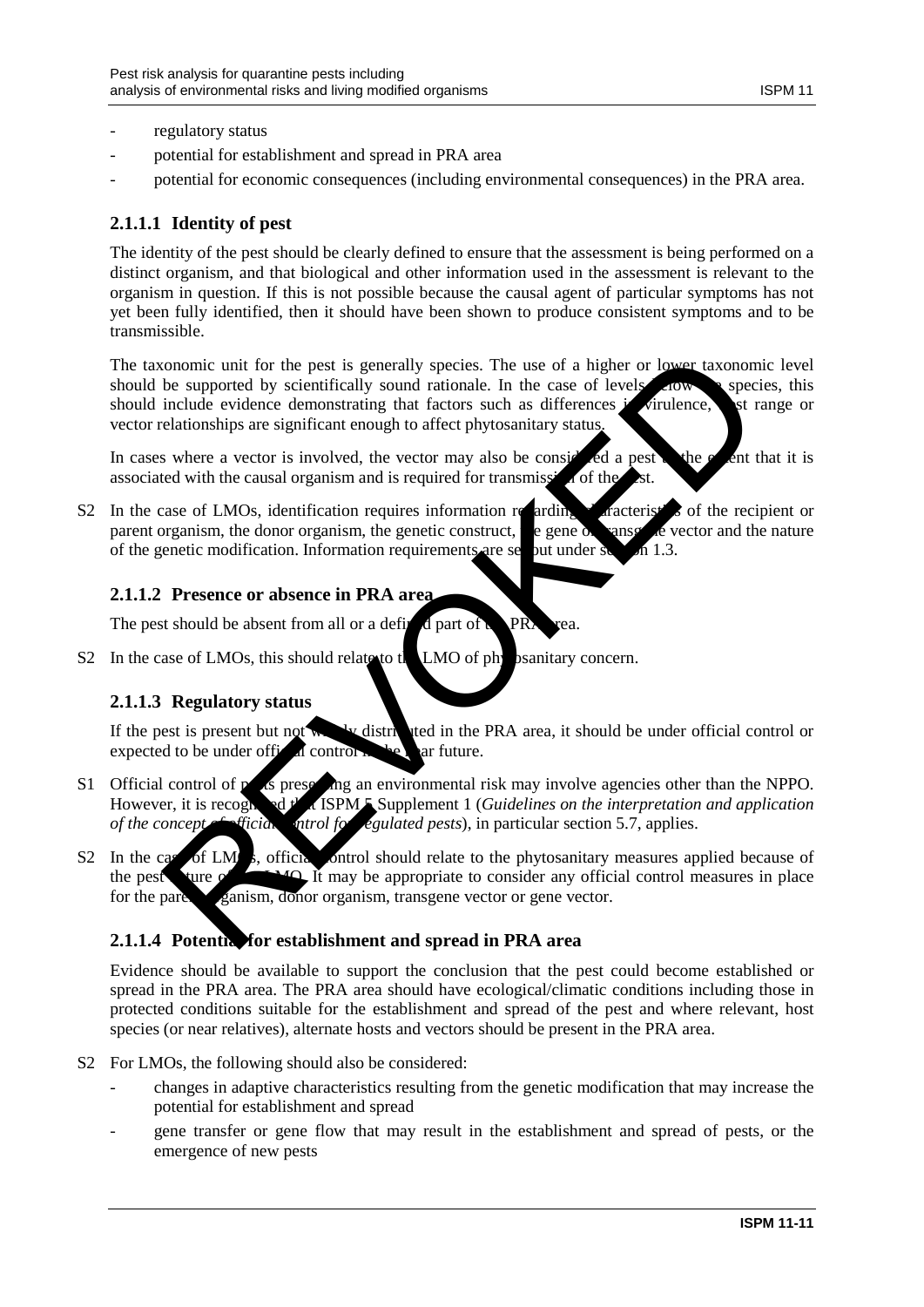- genotypic and phenotypic instability that could result in the establishment and spread of organisms with new pest characteristics, e.g. loss of sterility genes designed to prevent outcrossing.
- S2 For more detailed guidance on the assessment of these characteristics, see Annex 3.

#### **2.1.1.5 Potential for economic consequences in PRA area**

There should be clear indications that the pest is likely to have an unacceptable economic impact (including environmental impact) in the PRA area.

- S1 Unacceptable economic impact is described in ISPM 5 Supplement 2 (*Guidelines on the understanding of* potential economic importance *and related terms including reference to environmental considerations*).
- S2 In the case of LMOs, the economic impact (including environmental impact) should relate to the pest nature (injurious to plants and plant products) of the LMO.

### **2.1.2 Conclusion of pest categorization**

If it has been determined that the pest has the potential to be a quarantine pest, the PRA process should continue. If a pest does not fulfil all of the criteria for a qualitative person for that pest, the PRA process for that pest may stop. In the absence of sufficient information, the uncertainties should be dentified and the PRA process should continue.

## **2.2** Assessment of the probability of interestion and spread

Pest introduction is comprised of both ntry and tablis ment. Assessing the probability of introduction requires an analysis of each of the pathways ith which a pest may be associated from its origin to its establishment in the PR area. In a PRA hitiated by a specific pathway (usually an imported commodity), the probability of person in evaluated for the pathway in question. The imported commodity), the probability of pest entry is evaluated for the pathway in question. The probabilities for pest entry associated which other pathways need to be investigated as well. other pathways need to be investigated as well. Structure and the probability of the strength of the proteins and the proteined and the proteined and the proteined and the proteined that the pest does not fulfil all of the criteria for a qualitations.<br>
Conclusion of pes

For risk analyses that have been  $\mathbf{h}$  is ted  $\mathbf{h}$  a specific pest, with no particular commodity or pathway under consideration, the otential of all  $\mu$ , ble pathways should be considered.

The assessment of probability of spread is based primarily on biological considerations similar to those for entry and establishment.

- S1 With respect to a plant being assessed as a pest with indirect effects, wherever a reference is made to a host or a notation of this should be understood to refer instead to a suitable habitat<sup>1</sup> (that is a place where the plant can grow. If the PRA area.
- S1 The intended habitat is the place where the plants are intended to grow and the unintended habitat is the place where the plants are not intended to grow.
- S1 In the case of plants to be imported, the concepts of entry, establishment and spread have to be considered differently.
- S1 Plants for planting that are imported will enter and then be maintained in an intended habitat, probably in substantial numbers and for an indeterminate period. Accordingly, section 2.2.1 on entry does not apply. The risk arises because of the probability that the plant may spread from the intended habitat to unintended habitats within the PRA area, and then establish in those habitats. Accordingly, section 2.2.3 may be considered before section 2.2.2. Unintended habitats may occur in the vicinity of the intended habitat in the PRA area.

-

<span id="page-11-0"></span> $<sup>1</sup>$  In the case of organisms that affect plants indirectly, through effects on other organisms, the terms host/habitat</sup> will extend also to those other organisms.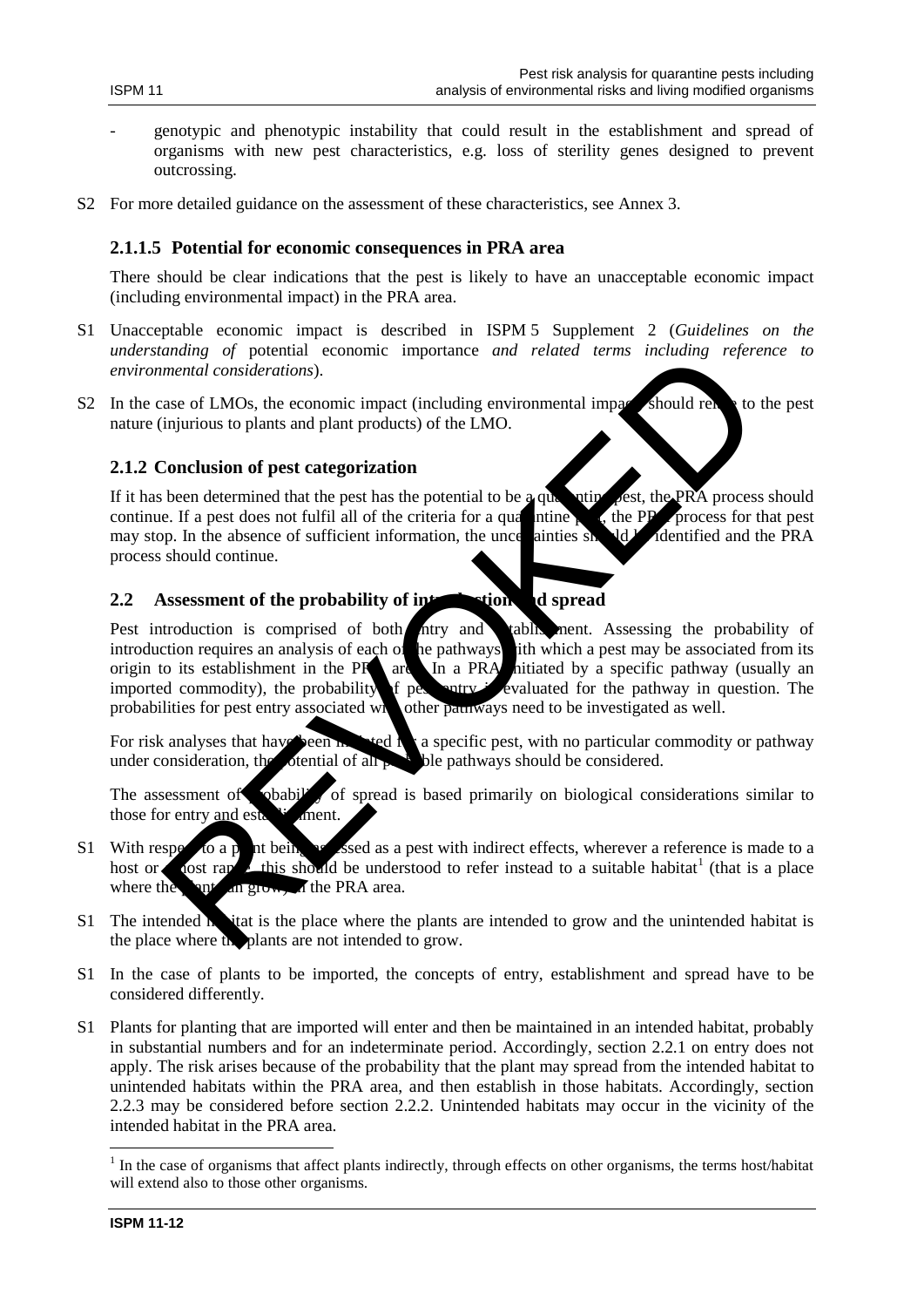- S1 Imported plants not intended to be planted may be used for different purposes (e.g. used as bird seed, as fodder, or for processing). The risk arises because of the probability that the plant may escape or be diverted from the intended use to an unintended habitat and establish there.
- S2 Assessing the probability of introduction of an LMO requires an analysis of both intentional or unintentional pathways of introduction, and intended use.

## **2.2.1 Probability of entry of a pest**

The probability of entry of a pest depends on the pathways from the exporting country to the destination, and the frequency and quantity of pests associated with them. The higher the number of pathways, the greater the probability of the pest entering the PRA area.

Documented pathways for the pest to enter new areas should be noted. Potential **pathways**, which may not currently exist, should be assessed. Pest interception data may provide evidence of the ability of a pest to be associated with a pathway and to survive in transport or storage.

- S1 In the case of plants to be imported, the plants will enter and an assessment of posibility  $\hat{f}$  entry will not be required. Therefore this section does not apply. However,  $t \rightarrow s$  section does apply to pests that may be carried by such plants (e.g. weed seeds with seeds imported for planting).
- S2 This section is not relevant to LMOs imported for intentional release to the environment.

## **2.2.1.1 Identification of pathways for a PRA initiated Law a pest**

All relevant pathways should be considered. They can be identified principally in relation to the geographical distribution and host range of  $\alpha$  being  $\alpha$  separately plants and plant products moving in international trade are the principal pathways of concern and existing patterns of such trade will, to a substantial extent, determine which pathways are relevant. Other pathways such as other types of commodities, packing materials, persons, baggage, mail, conveyances and the exchange of scientific material should be considered where appropriate. Entry by natural means should also be assessed, as natural spread is likely to recently the energy of phytosanitary measures. ce the encetiveness of phytosanitary measures. ented pathways for the pest to enter new areas should be noted. Potential and ways, when the associated with a pathway and to savive in transport or storage.<br>
The associated with a pathway and to savive in transport or sto

S2 For LMOs, all relevant pathways of introduction should be considered (intentional and unintentional).

## **2.2.1.2 Probability of the est being associated with the pathway at origin**

The probability of the person being associated, spatially or temporally, with the pathway at origin should be estimated.  $\overline{a}$  is to consider

- prevalence of the pest in the source area
- $\alpha$  occurrence of the pest in a life stage that would be associated with commodities, containers, or conve
- volume and frequency of movement along the pathway
- seasonal timing
- pest management, cultural and commercial procedures applied at the place of origin (application of plant protection products, handling, culling, roguing, grading).

## **2.2.1.3 Probability of survival during transport or storage**

Examples of factors to consider are:

- speed and conditions of transport and duration of the life cycle of the pest in relation to time in transport and storage
- vulnerability of the life stages during transport or storage
- prevalence of pest likely to be associated with a consignment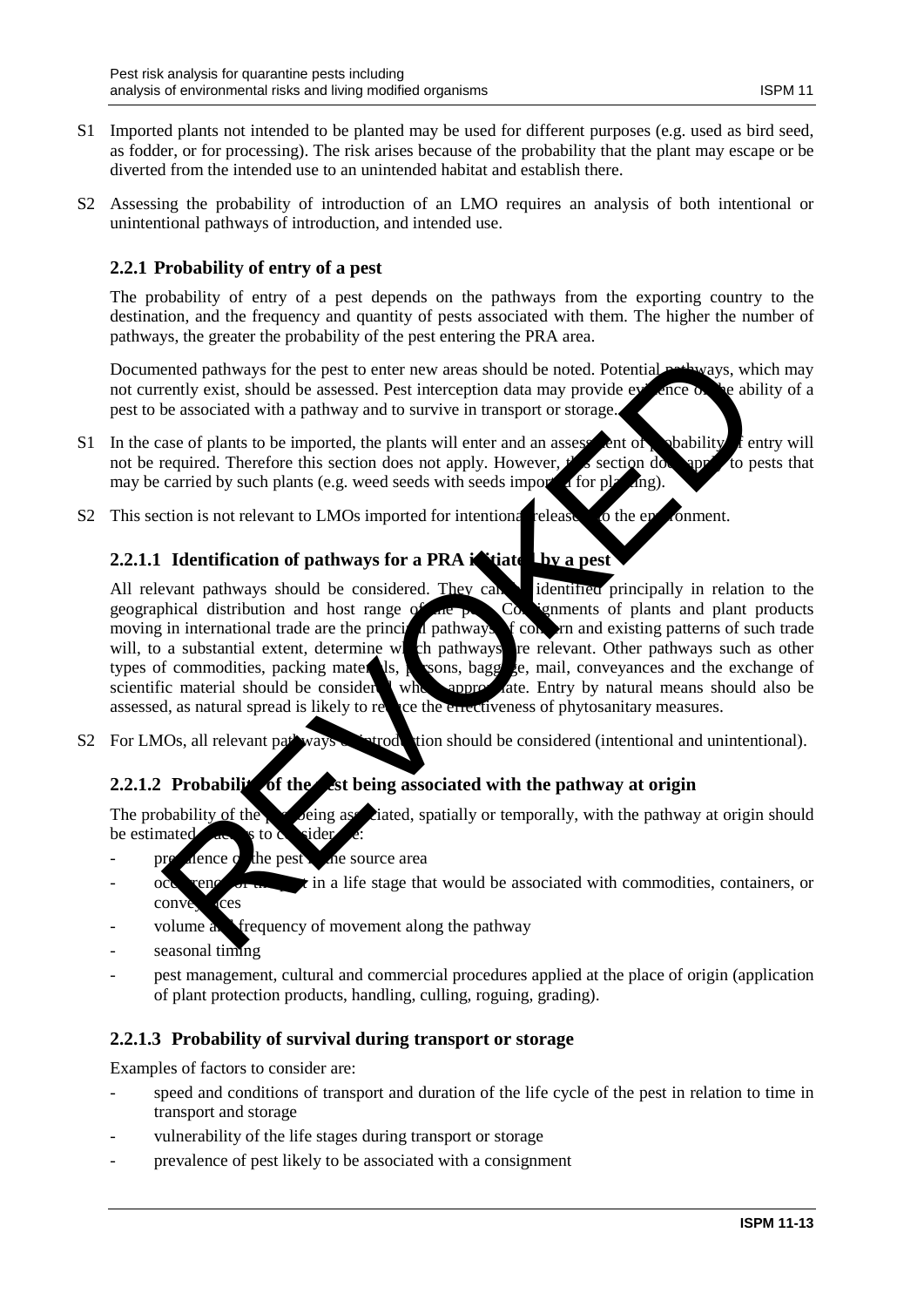- 
- commercial procedures (e.g. refrigeration) applied to consignments in the country of origin, country of destination, or in transport or storage.

## **2.2.1.4 Probability of pest surviving existing pest management procedures**

Existing pest management procedures (including phytosanitary procedures) applied to consignments against other pests from origin to end use, should be evaluated for effectiveness against the pest in question. The probability that the pest will go undetected during inspection or survive other existing phytosanitary procedures should be estimated.

## **2.2.1.5 Probability of transfer to a suitable host**

Factors to consider are:

- dispersal mechanisms, including vectors to allow movement from the pathway of suitable host
- whether the imported commodity is to be sent to a few or many destination points in the PRA area
- proximity of entry, transit and destination points to suitable ho
- time of year at which import takes place
- intended use of the commodity (e.g. for planting, processing and  $\epsilon$  is umption)
- risks from by-products and waste.

Some uses are associated with a much higher probability  $\int$  introduction (e.g. planting) than others (e.g. processing). The probability associated with  $\sim$  growth, processing, or disposal of the commodity in the vicinity of suitable hosts should also be sidered. commodity in the vicinity of suitable hosts should also be

S2 For LMOs, the probability of gene flow and gene transfer should also be considered, when there is a trait of phytosanitary concern that may be the insferred.

## **2.2.2 Probability of establishment**

In order to estimate the probability of a tablishment of a pest, reliable biological information (life cycle, host range, epidemology, wive etc.) should be obtained from the areas where the pest wival etc.) should be obtained from the areas where the pest currently occurs. The situation in the PRA area can then be compared with that in the areas where it currently occurs (taking accordinates) and currently occurs (taking accordinates) and currently occurs (taking account also of protected environments such as glass- or greenhouses) and expert judgement de to assess the probability of establishment. Case histories concerning comparable pests can be assidered. Examples of the factors to consider are:  $\alpha$  considered. Examples of the factors to consider are: to consider are:<br>
to consider are:<br>
the the imported commodity is to be sent to a few or many dependent<br>
the the imported commodity is to be sent to a few or many dependent<br>
reaches the imported commodity is to be sent to

- $\alpha$  availability,  $\alpha$  and  $\alpha$  distribution of hosts in the PRA area
- $e^{i}$  ronment suitability in the PRA area
- pote  $\mathbf{A}^T$  or adaptation of the pest
- reproductive strategy of the pest
- method of  $\triangleright$  st survival
- cultural practices and control measures.

In considering probability of establishment, it should be noted that a transient pest (see ISPM 8:1998) may not be able to establish in the PRA area (e.g. because of unsuitable climatic conditions) but could still have unacceptable economic consequences (see IPPC Article VII.3).

- S1 In the case of plants to be imported, the assessment of the probability of establishment concerns the unintended habitats.
- S2 For LMOs, the survival capacity without human intervention should also be considered.
- S2 In addition, where gene flow is a concern in the PRA area, the probability of expression and establishment of a trait of phytosanitary concern should be considered.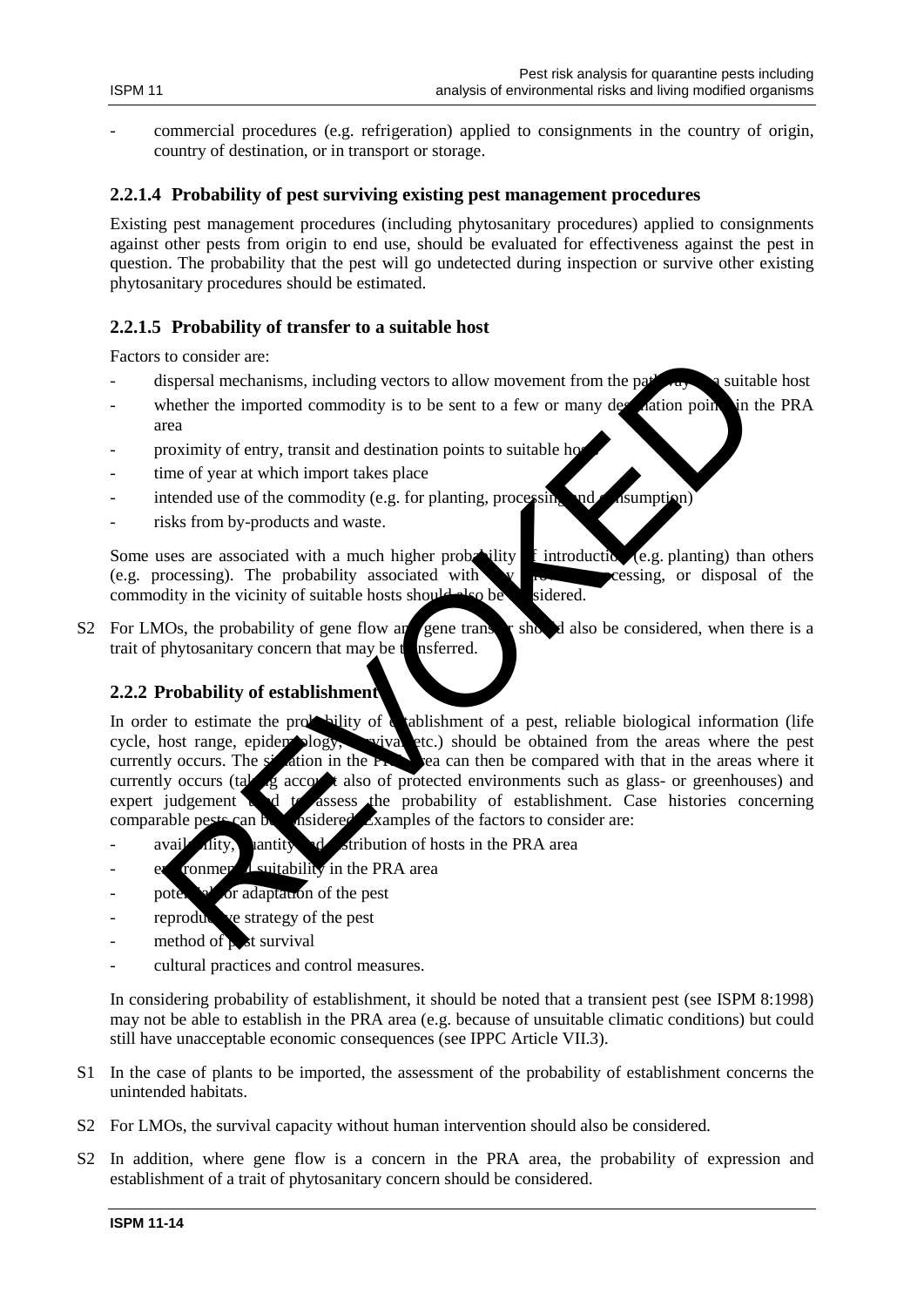S2 Case histories concerning comparable LMOs or other organisms carrying the same construct can be considered.

## **2.2.2.1 Availability of suitable hosts, alternate hosts and vectors in the PRA area**

Factors to consider are:

- whether hosts and alternate hosts are present and how abundant or widely distributed they may be
- whether hosts and alternate hosts occur within sufficient geographic proximity to allow the pest to complete its life cycle
- whether there are other plant species, which could prove to be suitable hosts in the absence of the usual host species
- whether a vector, if needed for dispersal of the pest, is already present in  $\mathbb{R}$  area or likely to be introduced
- whether another vector species occurs in the PRA area.

The taxonomic level at which hosts are considered should norm  $\overrightarrow{N}$  be the species<sup>"</sup>. The use of higher or lower taxonomic levels should be justified by scientifically sound attional

## **2.2.2.2 Suitability of environment**

Factors in the environment (e.g. suitability of climate, soil, est and host method) that are critical to the development of the pest, its host and if applicable its and to their ability to survive periods of climatic stress and complete their life cycles, periods of climatic stress and complete their life cycles. the environment is likely to have different effects on the person test and its vector. This needs to be recognized in determining whether the interaction between these organisms in the area of origin is maintained in the PRA area to the benefit determined the pest. The probability of establishment in a protected environment, e.g. in glassimuses, should also be considered. the usual host species<br>be introduced for dispersal of the pest, is already present in the behaviour and the contribution<br>of the introduced<br>of the introduced at which hosts are considered should norm at the person of the pe

Climatic modelling systems may be used to compare climatic data on the known distribution of a pest with that in the PRA area.

## **2.2.2.3 Cultural practices and control measures**

Where applicable, provide the cultivation/production of the host crops should be compared to determine the experiences in such practices between the PRA area and the origin ere are are are are determine in such practices between the PRA area and the origin of the pest that  $\ln \theta$  influence its ability to establish.

S2 For plants that a LLMOs,  $\overline{X}$  may also be appropriate to consider specific cultural, control or management practices

Pest control programmes or natural enemies already in the PRA area which reduce the probability of establishment may be considered. Pests for which control is not feasible should be considered to present a greater risk than those for which treatment is easily accomplished. The availability (or lack) of suitable methods for eradication should also be considered.

## **2.2.2.4 Other characteristics of the pest affecting the probability of establishment**

Other characteristics of the pest affecting the probability of establishment include:

- *Reproductive strategy of the pests and method of pest survival*. Characteristics, which enable the pest to reproduce effectively in the new environment, such as parthenogenesis/self-crossing, duration of the life cycle, number of generations per year, resting stage etc., should be identified.
- *Genetic adaptability*. Whether the species is polymorphic and the degree to which the pest has demonstrated the ability to adapt to conditions like those in the PRA area should be considered,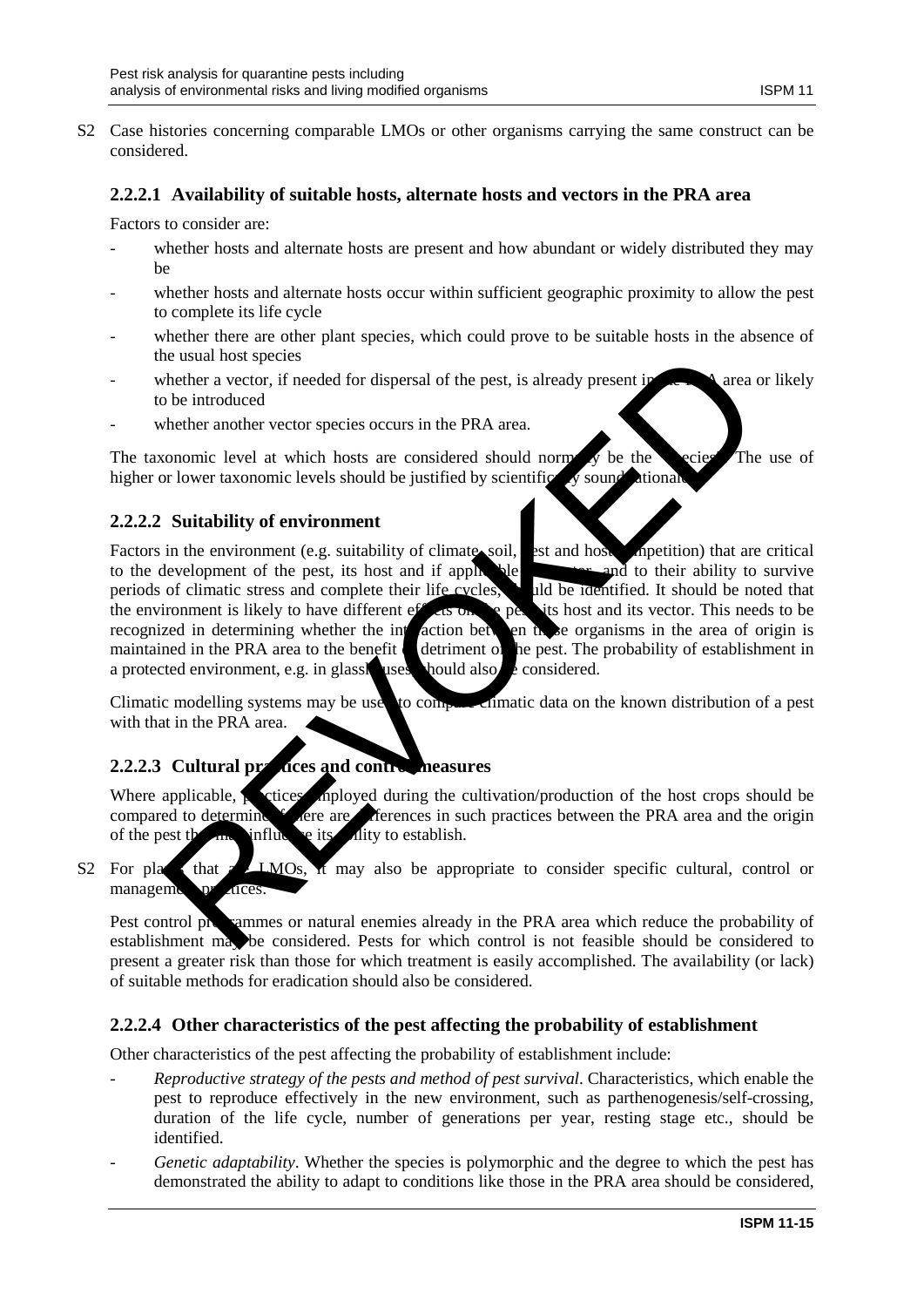e.g., host-specific races or races adapted to a wider range of habitats or to new hosts. This genotypic (and phenotypic) variability facilitates a pest's ability to withstand environmental fluctuations, to adapt to a wider range of habitats, to develop pesticide resistance and to overcome host resistance.

- *Minimum population needed for establishment*. If possible, the threshold population that is required for establishment should be estimated.
- S2 For LMOs, if there is evidence of genotypic and phenotypic instability, this should be considered.
- S2 It may also be appropriate to consider proposed production and control practices related to the LMO in the country of import.

### **2.2.3 Probability of spread after establishment**

A pest with a high potential for spread may also have a high potential for establishment, and possibilities for its successful containment and/or eradication are more  $\lim_{n \to \infty} d$ . In order to stimate the possibilities for its successful containment and/or eradication are more limited. In order to probability of spread of the pest, reliable biological information should be  $\alpha$  and from ceasure the pest currently occurs. The situation in the PRA area can then be carefully empared with that in the areas where the pest currently occurs and expert judgement used to assess the probability of spread. Case histories concerning comparable pests can usefully be considered. Examples of the factors to consider are: Probability of spread after establishment<br>with a high potential for spread may also have a high potential for seats<br>filties for its successful containment and/or encidention are more lime<br>it in order to successful containm

- suitability of the natural and/or managed environment for natural spread of the pest
- presence of natural barriers
- the potential for movement with commodities or  $\alpha$  v vances
- intended use of the commodity
- potential vectors of the pest in the  $PF_A$  area
- potential natural enemies of the **pest** the PRA are
- S1 In the case of plants to be imported, the assessment of spread concerns spread from the intended habitat or the intended use to an unintended habitat, where the pest may establish. Further spread may then occur to other unintended

The information on probability of spread is used to estimate how rapidly a pest's potential economic importance may be pressed ithin the PRA area. This also has significance if the pest is liable to importance may be **expressed** ithin the PRA area. This also has significance if the pest is liable to enter and establish in an area of low potential economic importance and then spread to an area of high potential economic importance. In addition it may be important in the risk management stage when considering the feasibility of containment or eradication of an introduced pest.

S1 Certain ets may not cause injurious effects on plants immediately after they establish, and in particular may only spread after a certain time. In assessing the probability of spread, this should be considered,  $\mathbf{b}$ a don evidence of such behaviour.

## **2.2.4 Conclusion on the probability of introduction and spread**

The overall probability of introduction should be expressed in terms most suitable for the data, the methods used for analysis, and the intended audience. This may be quantitative or qualitative, since either output is in any case the result of a combination of both quantitative and qualitative information. The probability of introduction may be expressed as a comparison with that obtained from PRAs on other pests.

### **2.2.4.1 Conclusion regarding endangered areas**

The part of the PRA area where ecological factors favour the establishment of the pest should be identified in order to define the endangered area. This may be the whole of the PRA area or a part of the area.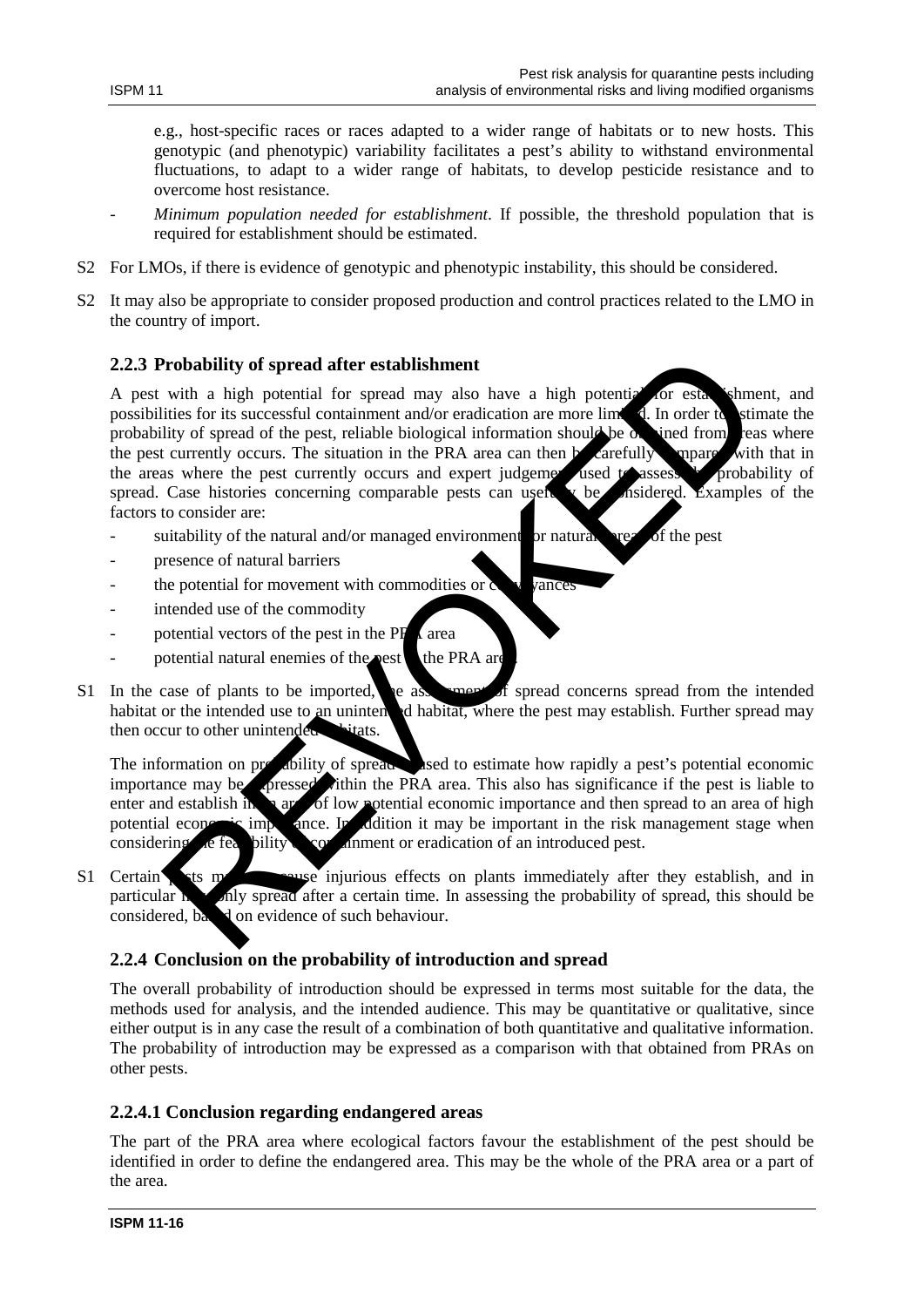## **2.3 Assessment of potential economic consequences**

Requirements described in this step indicate what information relative to the pest and its potential host plants should be assembled, and suggest levels of economic analysis that may be carried out using that information in order to assess all the effects of the pest, i.e. the potential economic consequences. Wherever appropriate, quantitative data that will provide monetary values should be obtained. Qualitative data may also be used. Consultation with an economist may be useful.

In many instances, detailed analysis of the estimated economic consequences is not necessary if there is sufficient evidence or it is widely agreed that the introduction of a pest will have unacceptable economic consequences (including environmental consequences). In such cases, risk assessment will primarily focus on the probability of introduction and spread. It will, however, be necessary to examine economic factors in greater detail when the level of economic consequences is in question, or when the level of economic consequences is needed to evaluate the strength of  $\mathbf{r}$  measures used for risk management or in assessing the cost-benefit of exclusion or control.

- S2 In the case of LMOs, the economic impact (including environmental impact) should relate to the pest nature (injurious to plants and plant products) of the LMO.
- S2 For LMOs, the following evidence should also be considered:
	- potential economic consequences that could result from adverse effects on non-target organisms that are injurious to plants or plant products
	- economic consequences that could result from pest properties.
- S2 For more detailed guidance on the assessment of these characteristics, see Annex 3.

## **2.3.1 Pest effects**

In order to estimate the potential economic importance of the pest, information should be obtained from areas where the pest occurs in ural or has by in introduced. This information should be from areas where the pest occurs naturally or has been introduced. This information should be compared with the situation in the PRA  $_{\text{rea.}}$  case histories concerning comparable pests can usefully be considered. The effects considered may be direct or indirect. e economic rators in greater detail when the level of comomic consequences is model<br>to level of conomic consequences is needed to evaluate the strength of these used<br>ment or in assessing the cost-benefit of exclusion or co

- S1 The basic method for estimating the potential economic importance of pests in this section also applies to:
	- pests affecting uncultivated/unmanaged plants
	- weeds and/or invariants plants
	- pests ecu plant through effects on other organisms.
- S1 In the case of direction direct environmental effects, specific evidence is needed.
- S1 In the case of plants to be imported for planting, the long-term consequences for the intended habitat may be include in the assessment. Planting may affect further use or have a harmful effect on the in the assessment. Planting may affect further use or have a harmful effect on the intended habitat.
- S1 Environmental effects and consequences considered should result from effects on plants. Such effects, however, on plants may be less significant than the effects and/or consequences on other organisms or systems. For example, a minor weed may be significantly allergenic for humans or a minor plant pathogen may produce toxins that seriously affect livestock. However, the regulation of plants solely on the basis of their effects on other organisms or systems (e.g. on human or animal health) is outside the scope of this standard. If the PRA process reveals evidence of a potential hazard to other organisms or systems, this should be communicated to the appropriate authorities which have the legal responsibility to deal with the issue.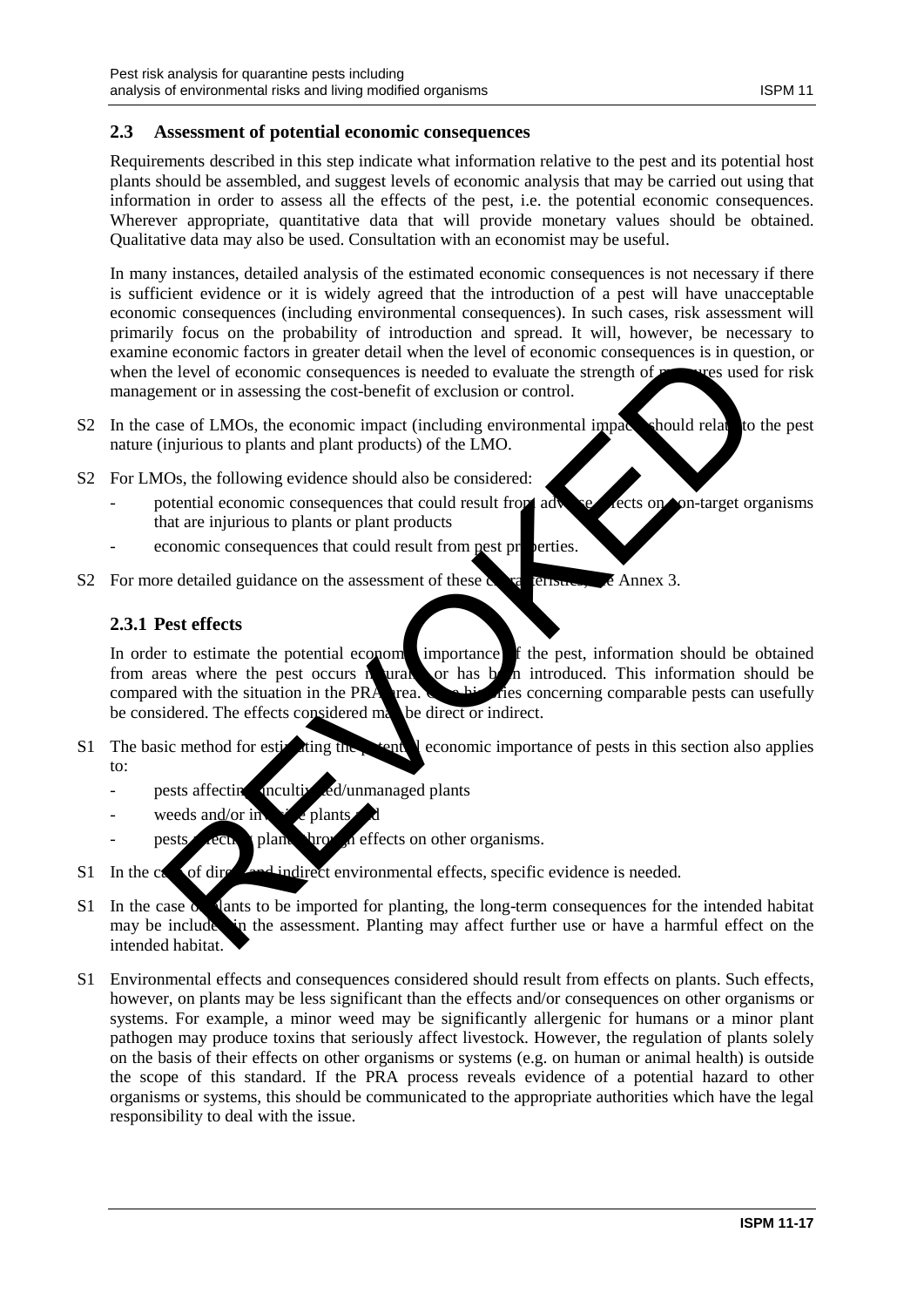## **2.3.1.1 Direct pest effects**

For identification and characterization of the direct effects of the pest on each potential host in the PRA area, or those effects which are host-specific, the following are examples that could be considered:

- known or potential host plants (in the field, under protected cultivation, or in the wild)
- types, amount and frequency of damage
- crop losses, in yield and quality
- biotic factors (e.g. adaptability and virulence of the pest) affecting damage and losses
- abiotic factors (e.g. climate) affecting damage and losses
- rate of spread
- rate of reproduction
- control measures (including existing measures), their efficacy and cos
- effect on existing production practices
- environmental effects.

For each of the potential hosts, the total area of the crop and a potentially end. Level should be estimated in relation to the elements given above.

- S1 In the case of the analysis of environmental risks, examples f direct  $\epsilon$  effects on plants and/or their environmental consequences that could be considered include
	- reduction of keystone plant species
	- reduction of plant species that are major component of ecosystems (in terms of abundance or size), and endangered native plant species (including  $\epsilon$  and set below species level where there is evidence of such effects being signift  $\theta$  ant)
	- significant reduction, displacement of elimination  $\alpha$  other plant species.
- S1 The estimation of the area potentially enangered should relate to these effects.

## **2.3.1.2 Indirect pest effects**

For identification and *characterization* of the indirect effects of the pest in the PRA area, or those effects that are not  $k$  t-specific, the following are examples that could be considered:

- effects on domestic and export markets, including in particular effects on export market access (The potential consequences for market access which may result if the pest becomes  $\text{est}_2$  shed, should be estimated. This involves considering the extent of any phytosanitary regulations **imposed** (or likely to be imposed) by trading partners.) the of reproduction<br>ate of reproduction<br>ontrol measures (including existing measures), their efficacy and cost<br>frect on existing production practices<br>wirommental effects.<br>And in relation to the elements given above.<br>as es
- $\epsilon$  changes to producer costs or input demands, including control costs
- changes domestic or foreign consumer demand for a product resulting from quality changes
- environmen<sup>1</sup> and other undesired effects of control measures
- feasibility and cost of eradication or containment
- capacity to act as a vector for other pests
- resources needed for additional research and advice
- social and other effects (e.g. tourism).
- S1 In the case of the analysis of environmental risks, examples of indirect pest effects on plants and/or their environmental consequences that could be considered include:
	- significant effects on plant communities
	- significant effects on designated environmentally sensitive or protected areas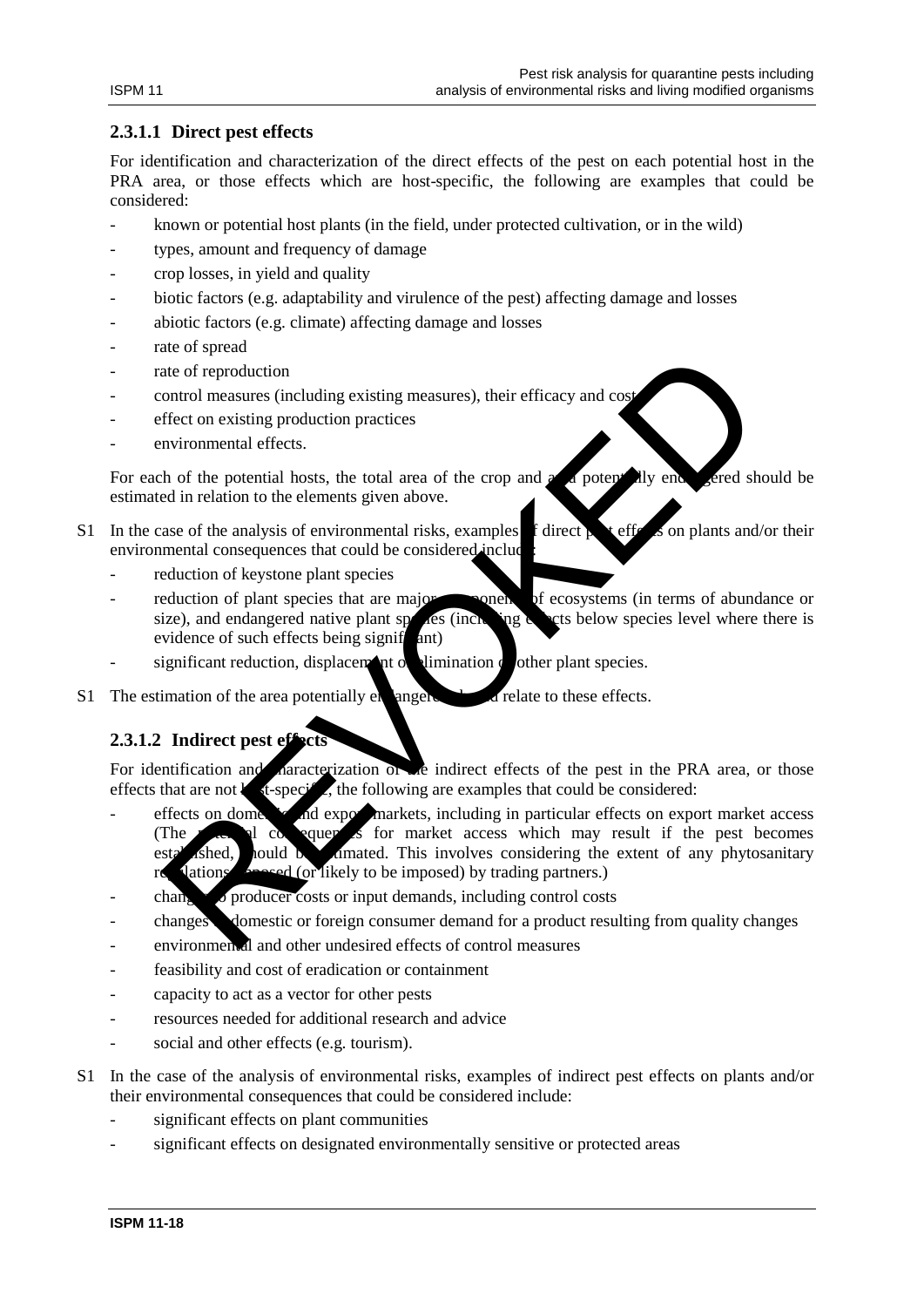- significant change in ecological processes and the structure, stability or processes of an ecosystem (including further effects on plant species, erosion, water table changes, increased fire hazard, nutrient cycling)
- effects on human use (e.g. water quality, recreational uses, tourism, animal grazing, hunting, fishing)
- costs of environmental restoration.
- S1 Effects on human and animal health (e.g. toxicity, allergenicity), water tables, tourism etc. could also be considered, as appropriate, by other agencies/authorities.

## **2.3.2 Analysis of economic consequences**

### **2.3.2.1 Time and place factors**

Estimations made in the previous section related to a hypothetical situation where the pest is supposed to have been introduced and to be fully expressing its potential economic  $\alpha$  sequences  $\alpha$  er year) in the PRA area. In practice, however, economic consequences are expressed with time, and say concern one year, several years or an indeterminate period. Various scenarios should be considered. The total economic consequences over more than one year can be expressed as  $\alpha$  present value of annual economic consequences, and an appropriate discount rate selected  $\sim$  calculate net present value.

Other scenarios could concern whether the pest occurs at one, few or many points in the PRA area and the expression of potential economic consequences will depend on the rate and manner of spread in the PRA area. The rate of spread may be envisaged to be spread in some cases, it may be supposed that spread can be prevented. Appropriate a vsis may be used to estimate potential economic consequences over the period of the when pest preading in the PRA area. In addition, economic consequences over the period of  $t^*$  a when many of the factors or effects considered above could be expected to change over time, with the consequent effects of potential economic posequences. Expert judgement and estimations will be required. Time and place factors<br>
tions made in the previous section related to a hypothetical situation<br>
been introduced and to be fully expressing its potential economic<br>
area. In practice, however, cconomic consequences are capt

## **2.3.2.2 Analysis of commercial consequences**

As determined above, most of the  $\alpha$ , such a pest, and some of the indirect effects will be of a commercial nature, or have consequences for an identified market. These effects, which may be positive or negative, nould be dentified and quantified. The following may usefully be considered:

- effect of pest-induced change to producer profits that result from changes in production costs, yields
- effect of perfection of perfection changes in quantities demanded or prices paid for commodities by national consumers. This could include quality changes in products and/or quarantine-related trade restrictions resulting from a pest introduction.

## **2.3.2.3 Analytical techniques**

There are analytical techniques which can be used in consultation with experts in economics to make a more detailed analysis of the potential economic effects of a quarantine pest. These should incorporate all of the effects that have been identified. These techniques may include:

- *Partial budgeting.* This will be adequate, if the economic effects induced by the action of the pest to producer profits are generally limited to producers and are considered to be relatively minor.
- *Partial equilibrium.* This is recommended if, under point 2.3.2.2, there is a significant change in producer profits, or if there is a significant change in consumer demand. Partial equilibrium analysis is necessary to measure welfare changes, or the net changes arising from the pest impacts on producers and consumers.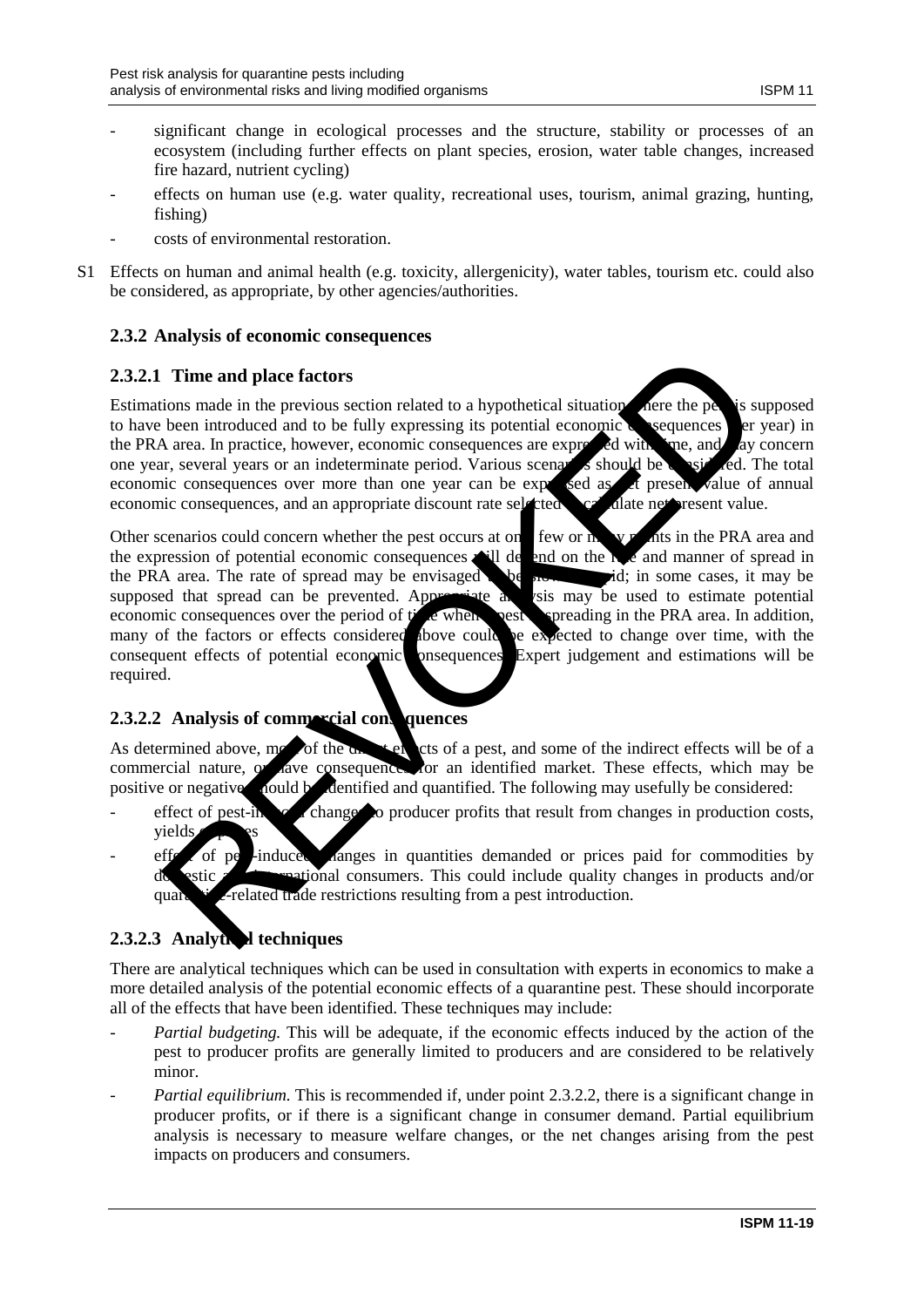- *General equilibrium.* If the economic changes are significant to a national economy, and could cause changes to factors such as wages, interest rates or exchange rates, then general equilibrium analysis could be used to establish the full range of economic effects.

The use of analytical techniques is often limited by lack of data, by uncertainties in the data, and by the fact that for certain effects only qualitative information can be provided.

### **2.3.2.4 Non-commercial and environmental consequences**

Some of the direct and indirect effects of the introduction of a pest determined in sections 2.3.1.1 and 2.3.1.2 will be of an economic nature, or affect some type of value, but not have an existing market which can be easily identified. As a result, the effects may not be adequately measured in terms of prices in established product or service markets. Examples include in particular environmental effects (such as ecosystem stability, biodiversity, amenity value) and social effects  $\sim$  as employment, tourism) arising from a pest introduction. These impacts could be approximated with appropriate non-market valuation method. More details on environment are given below.

If quantitative measurement of such consequences is not feasible.  $\Box$  ditative formation about the consequences may be provided. An explanation of how this information has been incorporated into decisions should also be provided.

- S1 Application of this standard to environmental hazards requires clear at at at a stegorization of environmental values and how they can be assessed. The environment can be valued in different methodologies. values and how they can be assessed. The environment can be valued but these methodologies are best used in consultation with experts in economics. Methodologies may include consideration of "use" and "non-use" values.  $\mathbf{V}$  when disc from consumption of an element of the environment, such as accessing clean water, the fishing in a lake, and also those that are non-consumptive, such as use of forests for leisure a vitteral "Non-use" values may be subdivided into: n established product or service markets. Examples include in particular environmental is a<br>secosystem stability, biodiversity, amentity value) and social effects<br>were employed with approximate and the set in the dual of t
	- "option value" (value for use at late date)
	- "existence value" (knowledge the an element of the environment exists)
	- "bequest value" (knowledge that an element of the environment is available for future generations).
- S1 Whether the element  $\alpha'$  the environment is being assessed in terms of use or non-use values, methods exist for their valuation, such as market-based approaches, surrogate markets, simulated markets, and benefit transfer. Each as a disadvantages and situations where it is particularly useful.
- S1 The assessment of consequences may be either quantitative or qualitative and in many cases, qualitative data is sufficient. A quantitative method may not exist to address a situation (e.g.  $\epsilon$  catastrophic effects on a keystone species), or a quantitative analysis may not be possible (no methods available). In analyses can be based on non-monetary valuations (number of species affected, water quality),  $\bf{r}$  expert judgement, if the analyses follow documented, consistent and transparent procedures.
- S1 Economic impact is described in ISPM 5 Supplement 2 (*Guidelines on the understanding of* potential economic importance *and related terms including reference to environmental considerations*).

#### **2.3.3 Conclusion of the assessment of economic consequences**

Wherever appropriate, the output of the assessment of economic consequences described in this step should be in terms of a monetary value. The economic consequences can also be expressed qualitatively or using quantitative measures without monetary terms. Sources of information, assumptions and methods of analysis should be clearly specified.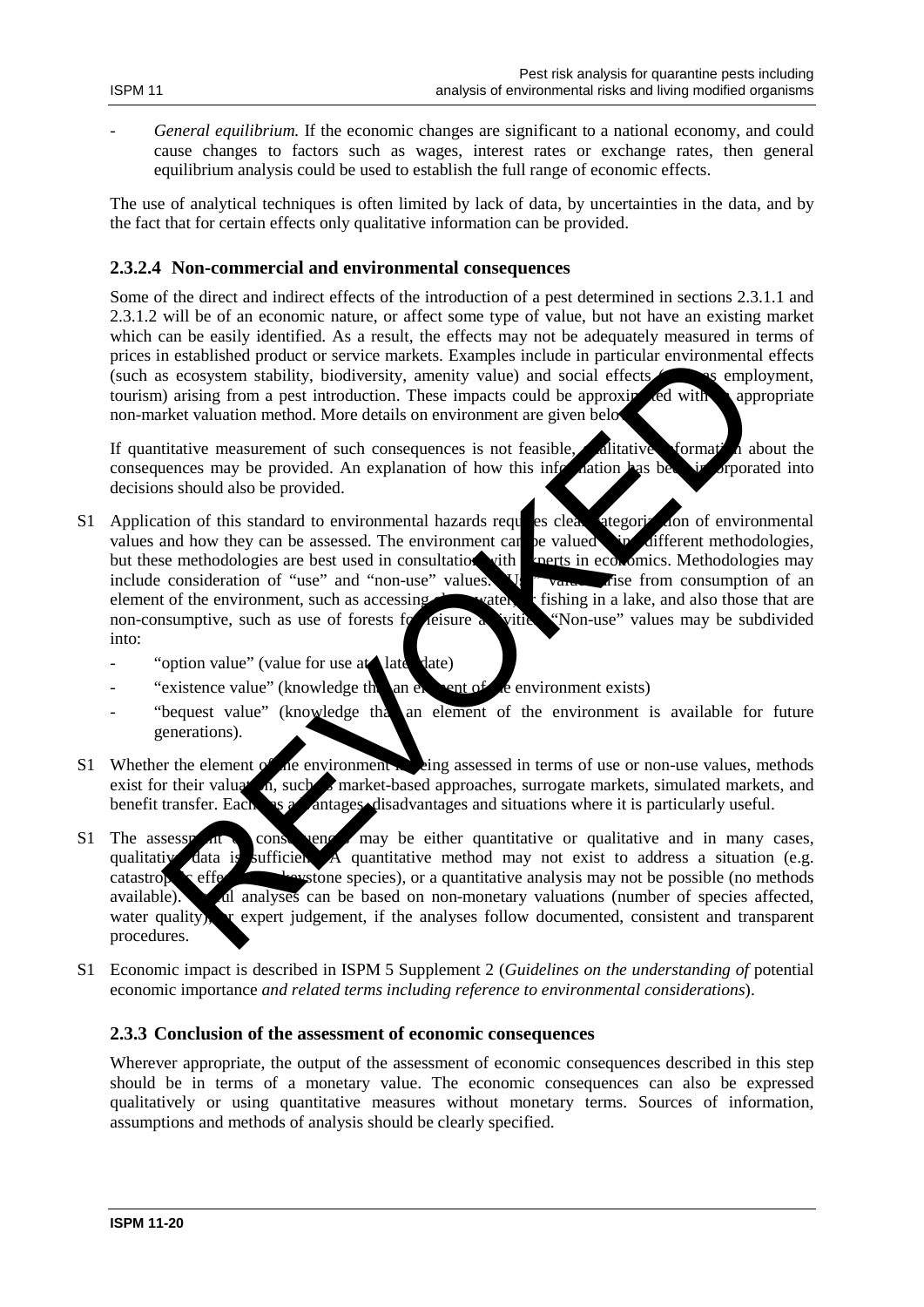## **2.3.3.1 Endangered area**

The part of the PRA area where presence of the pest will result in economically important loss should be identified as appropriate. This is needed to define the endangered area.

#### **2.4 Degree of uncertainty**

Estimation of the probability of introduction of a pest and of its economic consequences involves many uncertainties. In particular, this estimation is an extrapolation from the situation where the pest occurs to the hypothetical situation in the PRA area. It is important to document the areas of uncertainty and the degree of uncertainty in the assessment, and to indicate where expert judgement has been used. This is necessary for transparency and may also be useful for identifying and prioritizing research needs.

S1 It should be noted that the assessment of the probability and consequences of environmental hazards of pests of uncultivated and unmanaged plants often involves greater up attainty that for pests of of pests of uncultivated and unmanaged plants often involves greater un ritainty than for pests of cultivated or managed plants. This is due to the lack of information, additional complexity associated with ecosystems, and variability associated with pests, hosts or habitation

#### **2.5 Conclusion of the pest risk assessment stage**

As a result of the pest risk assessment, all or some of  $\blacksquare$  e categorized personal may be considered appropriate for pest risk management. For each pest, all or  $\alpha$  art of the PA area may be identified as an endangered area. A quantitative or qualitative estimate of the probability of introduction of a pest or pests, and a corresponding quantitative or qualitative  $\sum_{n=1}^{\infty}$  equalitative of equalitative or equalitative or equalitative or equalitative or equalitative or equalitative or equalitative or equalitative or equalit environmental consequences), have been obtained and documented or an overall rating could have been assigned. These estimates, with associated uncertainties, are utilized in the pest risk management stage of the PRA.

## **3.** Stage 3: Pest Risk Management

The conclusions from pest risk assessment are used to decide whether risk management is required<br>and the strength of measures to used Since zero-risk is not a reasonable option, the guiding<br>the strength of the strength of and the strength of measures to used. Since zero-risk is not a reasonable option, the guiding principle for risk management should be the management should be the required degree of safety that can be justified and is feasible within the limits of available options and resources. Pest risk management (in the analytical sense) is the process of identifying ways to react to a perceived risk, evaluating the efficacy are actions, and identifying the most appropriate options. The uncertainty  $\epsilon$  and identifying the most appropriate options. The uncertainty noted in the assessments seconomic consequences and probability of introduction should also be considered and included in the selection of a pest management option. Example and the material of the probability and consequences of a solution and the noted that the assessment of the plants of the lack of information, addited complexities and variability associated with pests, hosts or ha

S1 In considering the management of environmental risks, it should be stressed that phytosanitary measures are intended to account for uncertainty and should be designed in proportion to the risk. Pest risk management options should be identified, taking account of the degree of uncertainty in the assessment of economic consequences, probability of introduction, and the respective technical justification of those options. In this respect, the management of risks to the environment caused by plant pests does not differ from the management of other plant pest risks.

## **3.1 Level of risk**

The principle of "managed risk" (ISPM 1:1993, *Principles of plant quarantine as related to international trade*) states that: "Because some risk of introduction of a quarantine pest always exists, countries shall agree to a policy of risk management when formulating phytosanitary measures." In implementing this principle, countries should decide what level of risk is acceptable to them.

The acceptable level of risk may be expressed in a number of ways, such as:

reference to existing phytosanitary requirements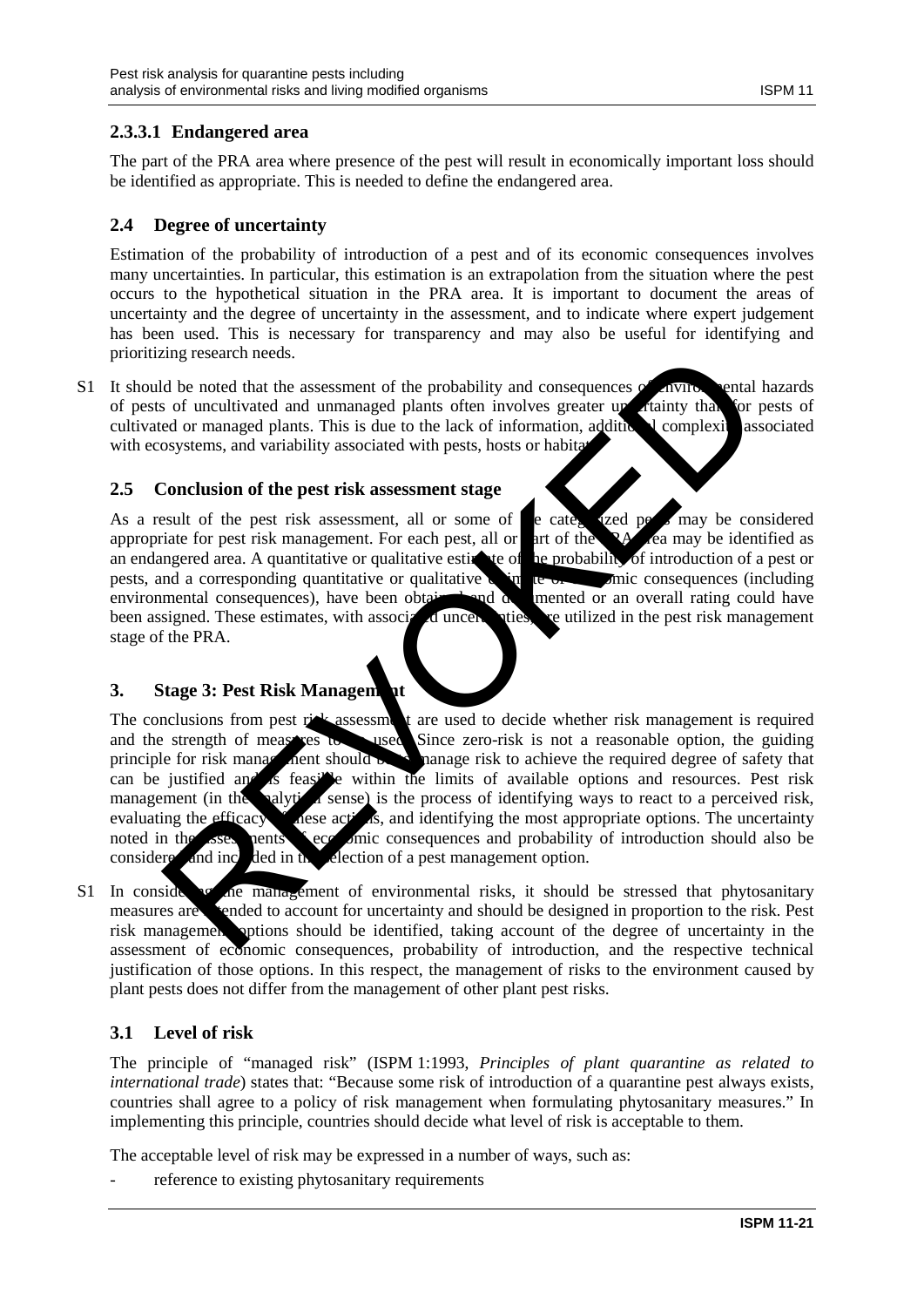- indexed to estimated economic losses
- expressed on a scale of risk tolerance
- compared with the level of risk accepted by other countries.
- S2 For LMOs, the acceptable level of risk may also be expressed by comparison to the level of risk associated with similar or related organisms, based on their characteristics and behaviour in a similar environment to the PRA area.

## **3.2 Technical information required**

The decisions to be made in the pest risk management process will be based on the information collected during the preceding stages of PRA. This information will be composed of:

- reasons for initiating the process
- estimation of the probability of introduction to the PRA area
- evaluation of potential economic consequences in the PRA area.

### **3.3 Acceptability of risk**

Overall risk is determined by the examination of the outputs of the assessments of the probability of introduction and the economic impact. If the risk is found to be unable, the first step in risk introduction and the economic impact. If the risk is found to be unacceptable, then the first step in risk is found to be unacceptable. management is to identify possible phytosanitary measures that will duce the risk to, or below an acceptable level. Measures are not justified if the risk is already accepted to must be accepted acceptable level. Measures are not justified if the risk is already acc because it is not manageable (as may be the case with  $\frac{1}{2}$  Countries may decide that a low level of monitoring or audit is maintained to ensure that  $\mathbf{h}$  changes in the pest risk are identified.

## **3.4 Identification and selection of a propriate risk management options**

Appropriate measures should be chosen based on their effectiveness in reducing the probability of introduction of the pest. The choice should based  $\alpha$  the following considerations, which include several of the phytosanitary principles of **ISPM** 

- *Phytosanitary measures shown to be cost-effective and feasible*. The benefit from the use of phytosanitary measures is the pest will not be introduced and the PRA area will phytosanitary measures is the pest will not be introduced and the PRA area will, consequently, post be subjected to the potential economic consequences. The cost-benefit analysis for the of the minimum measures found to provide acceptable security may be estimated. The  $\frac{1}{2}$  are  $\frac{1}{2}$  are  $\frac{1}{2}$  are acceptable benefit-to-cost ratio should be considered.  $\alpha$  measures with an acceptable benefit-to-cost ratio should be considered. becomes the probability of the probability of introduction to the PRA area<br>easons for initiating the process<br>simulation of the probability of ritroduction to the PRA area.<br>Acceptability of risk<br>risk is determined by the e
- *Principle of "minimal impact"*. Measures should not be more trade restrictive than necessary. Measures should be a  $\mathcal A$  to the minimum area necessary for the effective protection of the er angered
- Reaster *Reaster all of previous requirements*. No additional measures should be imposed if existing measure are effective.
- Principle  $\bullet$  "equivalence". If different phytosanitary measures with the same effect are identified, they should be accepted as alternatives.
- *Principle of "non-discrimination"*. If the pest under consideration is established in the PRA area but of limited distribution and under official control, the phytosanitary measures in relation to import should not be more stringent than those applied within the PRA area. Likewise, phytosanitary measures should not discriminate between exporting countries of the same phytosanitary status.
- S1 The principle of non-discrimination and the concept of official control also apply to:
	- pests affecting uncultivated/unmanaged plants
	- weeds and/or invasive plants and
	- pests affecting plants through effects on other organisms.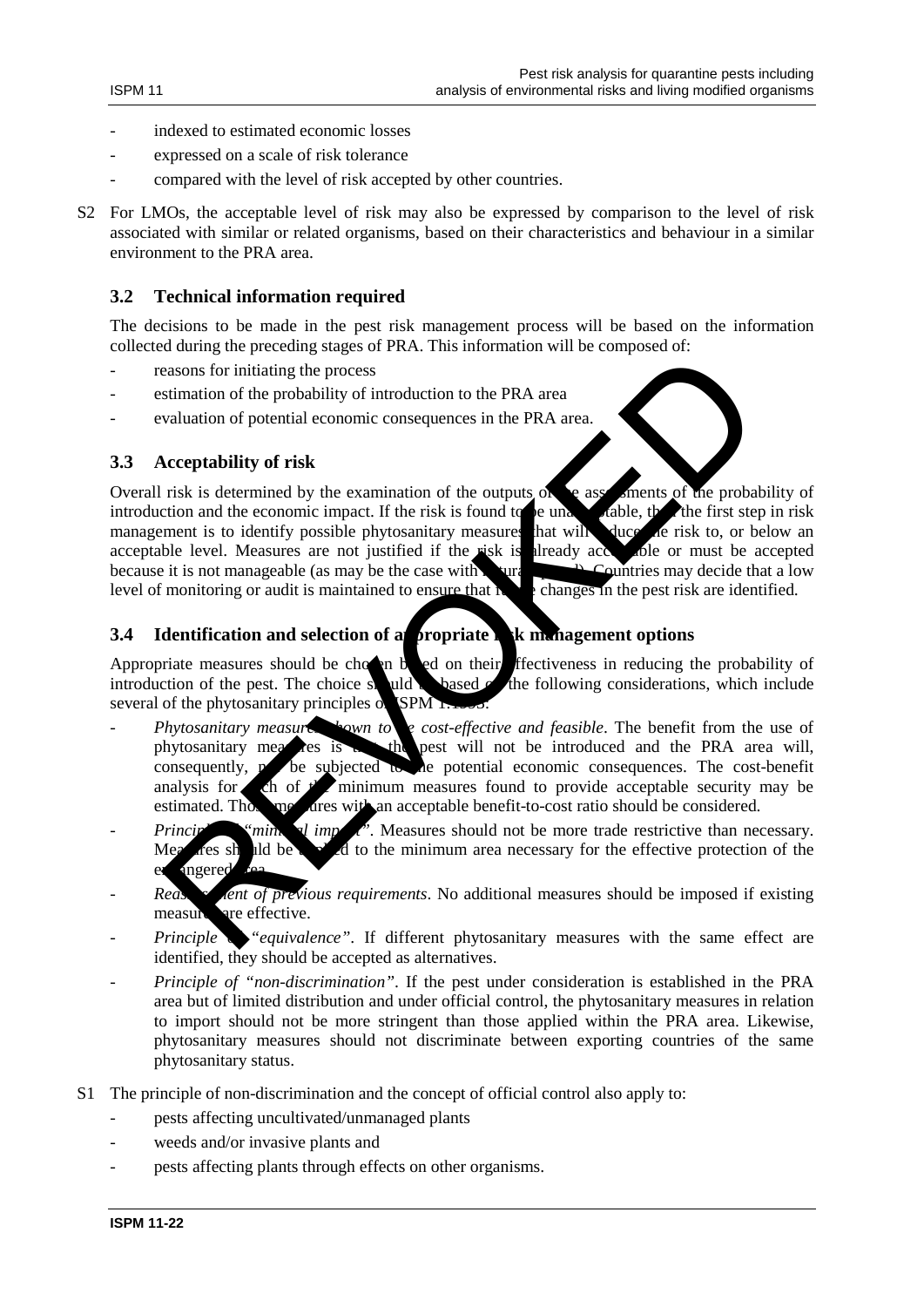S1 If any of these become established in the PRA area and if official control is applied, then phytosanitary measures at import should not be more stringent than the official control measures.

The major risk of introduction of plant pests is with imported consignments of plants and plant products, but (especially for a PRA performed on a particular pest) it is necessary to consider the risk of introduction with other types of pathways (e.g. packing materials, conveyances, travellers and their luggage, and the natural spread of a pest).

The measures listed below are examples of those that are most commonly applied to traded commodities. They are applied to pathways, usually consignments of a host, from a specific origin. The measures should be as precise as possible as to consignment type (hosts, parts of plants) and origin so as not to act as barriers to trade by limiting the import of products where this is not justified. Combinations of two or more measures may be needed in order to reduce the risk to an acceptable level. The available measures can be classified into broad categories which relates the pest status of the pathway in the country of origin. These include measures:

- applied to the consignment
- applied to prevent or reduce original infestation in the crop
- to ensure the area or place of production is free from the pes
- concerning the prohibition of commodities.

Other options may arise in the PRA area (restrictions on the use of commodally), control measures, introduction of a biological control agent, eradication and containment.  $\sum_{n=1}^{\infty}$  options should also be evaluated and will apply in particular if the pest is a ready present but not widely distributed in the PRA area.

### **3.4.1 Options for consignments**

Measures may include any combinations of the following

- inspection or testing for freedom from a pest  $\alpha$  to a specified pest tolerance sample size should be adequate to give an accordiable productive of detecting the pest should be adequate to give an acceptable probability of detecting the pest
- prohibition of parts of
- a pre-entry or post-htry quarantine vstem this system could be considered to be the most intensive form **on inspection** or testing where suitable facilities and resources are available, and may be the  $\alpha$  option of certain pests not detectable on entry antions of two or more measures may be needed in order to reduce the risk to an account the available measures can be classified into broad categories which relative the risk to an account the consignment ppiled to prevent
- specified conditions of preparation of the consignment (e.g. handling to prevent infestation or reinfe
- $\sum_{n=1}^{\infty}$  and treatment of  $\sum_{n=1}^{\infty}$  consignment such treatments are applied post-harvest and could include chemical, irradiation or other physical methods
- restrictions on end use, distribution and periods of entry of the commodity.

Measures may also be applied to restrict the import of consignments of pests.

- S1 The concept of consignments of pests may be applied to the import of plants considered to be pests. These consignments may be restricted to species or varieties posing less risk.
- S2 For LMOs, as for other organisms, information may have been obtained concerning the risk management measures applied to the LMO in the country of export (see section 1.3). These should be assessed to determine if they are appropriate for the conditions in the PRA area and, if appropriate, the intended use.
- S2 For LMOs, measures may also include procedures for the provision of information on the phytosanitary integrity of consignments (e.g. tracing systems, documentation systems, identity preservation systems).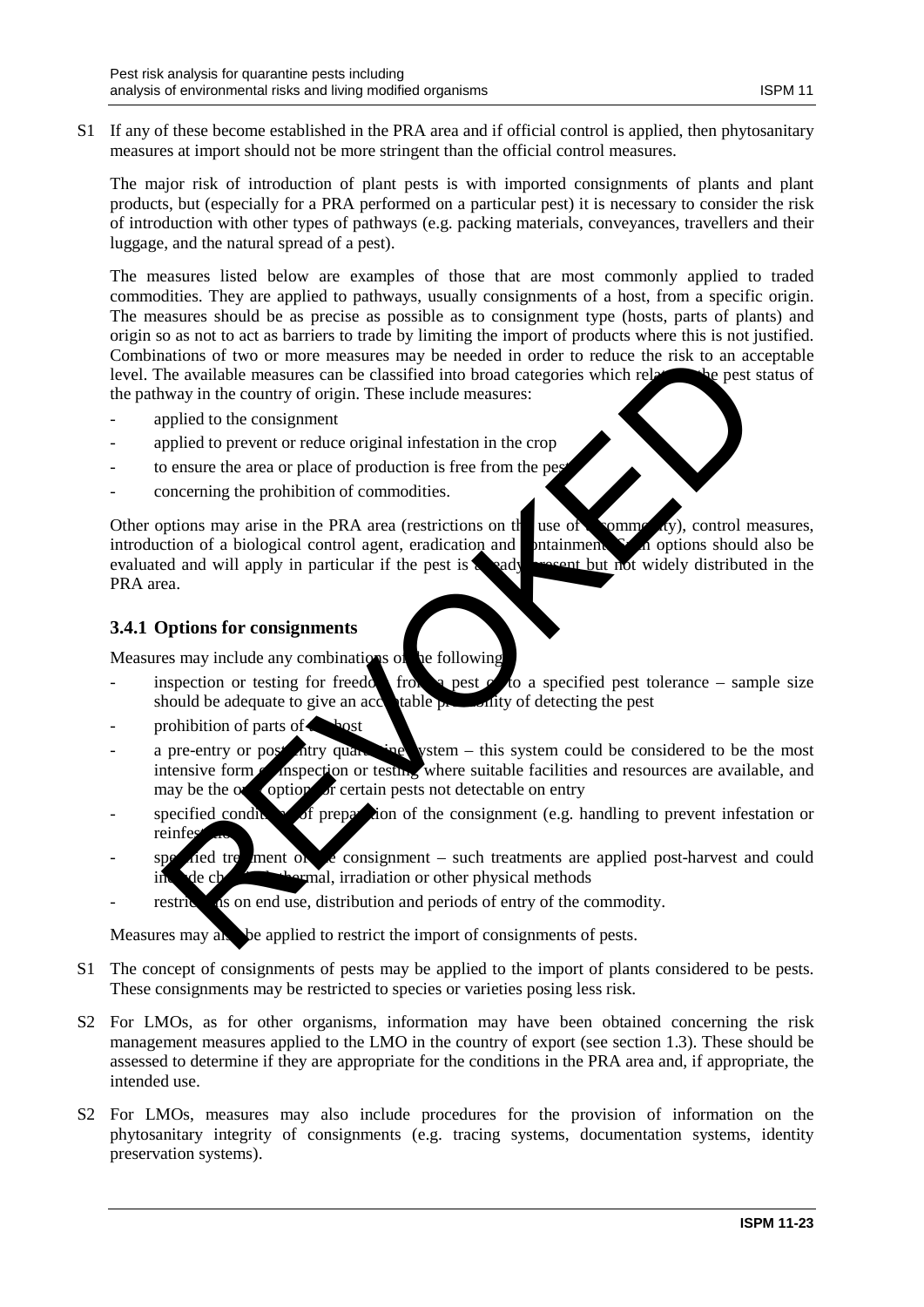## **3.4.2 Options preventing or reducing infestation in the crop**

Measures may include:

- treatment of the crop, field, or place of production
- restriction of the composition of a consignment so that it is composed of plants belonging to resistant or less susceptible species
- growing plants under specially protected conditions (glasshouse, isolation)
- harvesting of plants at a certain age or a specified time of year
- production in a certification scheme. An officially monitored plant production scheme usually involves a number of carefully controlled generations, beginning with nuclear stock plants of high health status. It may be specified that the plants be derived from plants within a limited number of generations.
- S2 Measures may be applied to reduce the probability that LMOs (or genetic material from LMOs) that pose a phytosanitary risk could be in other crops. These include:
	- management systems (e.g. buffer zones, refugia)
	- management of trait expression
	- control of reproductive ability (e.g. male sterility)
	- control of alternative hosts.

## **3.4.3 Options ensuring that the area, place or site of production or crop is free from the pest**

Measures may include:

- pest-free area requirements for pest-free area status are described in ISPM 4:1995
- pest-free place of production or pet-free production site requirements are described in ISPM 10:1999
- inspection of crop to confirm pest reedo.

## **3.4.4 Options for other**

For many types of pathways, the measures considered above for plants and plant products to detect the pest in the consignment of the consignment, may also be used or adapted. For pest in the consignment of the prevent infestation of the consignment, may also be used or adapted. For certain types of pathways, the following factors should be considered:

- Natural spread of a pest includes movement of the pest by flight, wind dispersal, transport by  $\epsilon$  is such as insects or birds and natural migration. If the pest is entering the PRA area by natural spread, is likely to enter in the immediate future, phytosanitary measures may have little  $\overline{t}$  of Control measures applied in the area of origin could be considered. Similarly, contain, at or eradication, supported by suppression and surveillance, in the PRA area after entry of the est could be considered. umber of generations.<br>
See may be applied to reduce the probability that LMOs (or genetic sciral Inc. LM<br>
hybytosainary risk could be in other rzones, refugia)<br>
management of trait expression<br>
management of trait expressio
- Measures for human travellers and their baggage could include targeted inspections, publicity and fines or incentives. In a few cases, treatments may be possible.
- Contaminated machinery or modes of transport (ships, trains, planes, road transport) could be subjected to cleaning or disinfestation.

## **3.4.5 Options within the importing country**

Certain measures applied within the importing country may also be used. These could include careful surveillance to try and detect the entry of the pest as early as possible, eradication programmes to eliminate any foci of infestation and/or containment action to limit spread.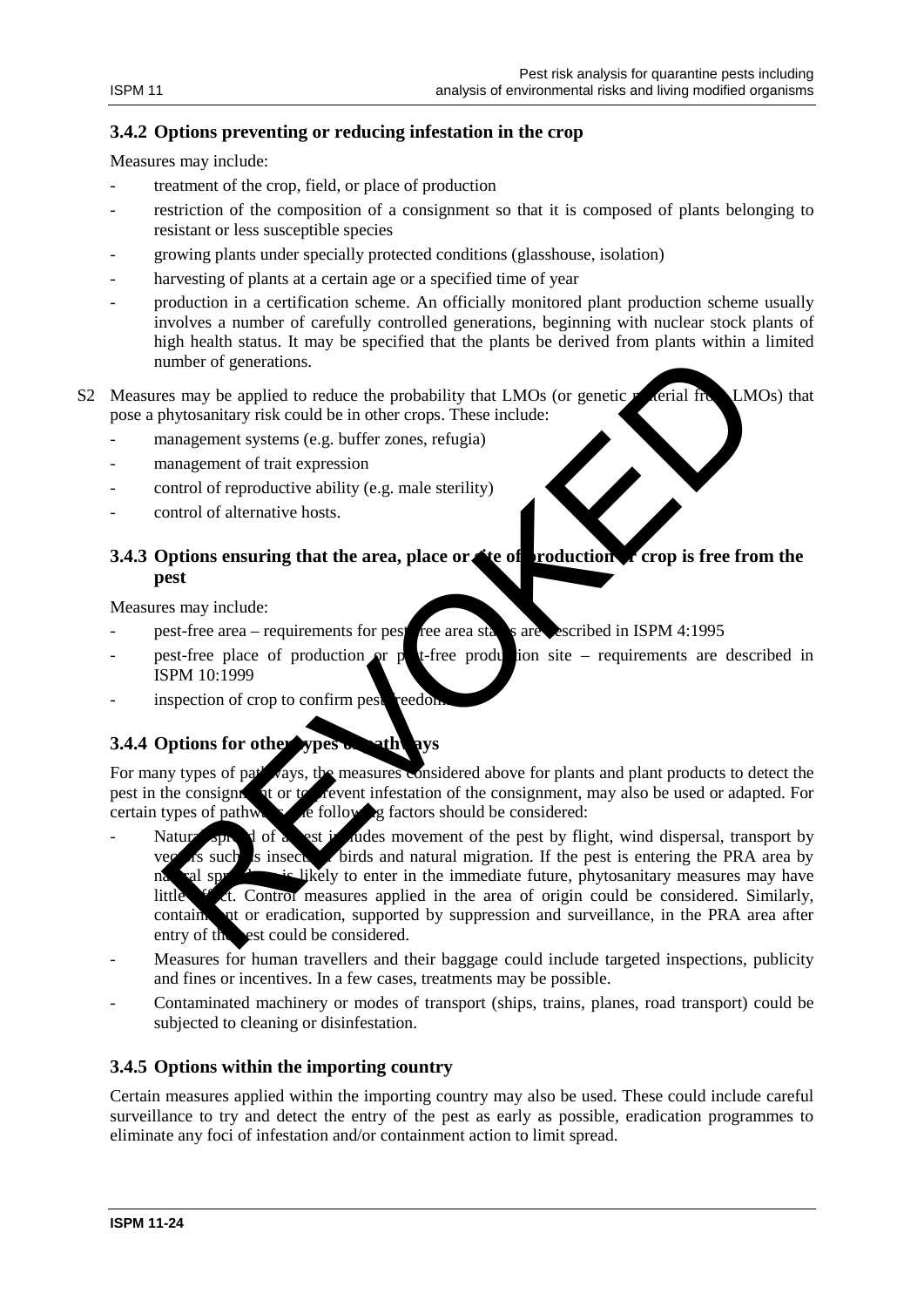- S1 For plants to be imported, where there is a high level of uncertainty regarding pest risk, it may be decided not to take phytosanitary measures at import, but only to apply surveillance or other procedures after entry (e.g. by or under the supervision of the NPPO).
- S2 The potential for risk from LMO pests depends in part on the intended use. As for other organisms, certain intended uses (such as high security contained use) may significantly manage risk.
- S2 For LMOs, as with other pests, options within the country also include the use of emergency measures related to phytosanitary risks. Any emergency measures should be consistent with Article VII.6 of the IPPC.

## **3.4.6 Prohibition of commodities**

If no satisfactory measure to reduce risk to an acceptable level can be found, the final option may be to prohibit importation of the relevant commodities. This should be viewed as **measure of last resort** and should be considered in light of the anticipated efficacy, especial in instance where the incentives for illegal import may be significant.

## **3.5 Phytosanitary certificates and other compliance measures**

Risk management includes the consideration of appropriate and ance procedures. The most important of these is export certification (see ISPM 7:1997). The issue  $\alpha$  ce of phytosanitary certificates (see ISPM 12:2001) provides official assurance that a considered to be free from the quarantine pests specified by the importing contracting party and to conform with the current phytosanitary requirements of the importing contracting party. It is confirms that the specified risk management options have been followed. An additional declaration may be required to indicate that a particular measure has been carried out. Other compliance in sures may be used subject to bilateral or multilateral agreement. distactory measure to reduce risk to an acceptable level can be found, the reaction of the relevant commutation. This should be viewed a measure of lavent commutation of the article in light of the anticipated efficacy, es

S2 Information on phytosanitary certificates regarding LMOs (as with any other regulated articles) should only be related to phytosanitary measures (see ISPM 12:2001).

## **3.6 Conclusion of pest risk management**

The result of the pest  $r$  is management procedure will be either that no measures are identified which are considered approximate or the selection of one or more management options that have been found<br>to lower the risk assessment with the posts of the approximate selection. These management options form ate with the pest(s) to an acceptable level. These management options form the basis of physicial regulations or requirements.

The application and maintenance of such regulations is subject to certain obligations in the case of contracting part

- S1 Phytosanitary easures taken in relation to environmental hazards should, as appropriate, be notified to relevant competent authorities responsible for national biodiversity policies, strategies and action plans.
- S1 It is noted that the communication of risks associated with environmental hazards is of particular importance to promote awareness.

## **3.6.1 Monitoring and review of phytosanitary measures**

The principle of "modification" states: "As conditions change, and as new facts become available, phytosanitary measures shall be modified promptly, either by inclusion of prohibitions, restrictions or requirements necessary for their success, or by removal of those found to be unnecessary" (ISPM 1:1993, *Principles of plant quarantine as related to international trade*).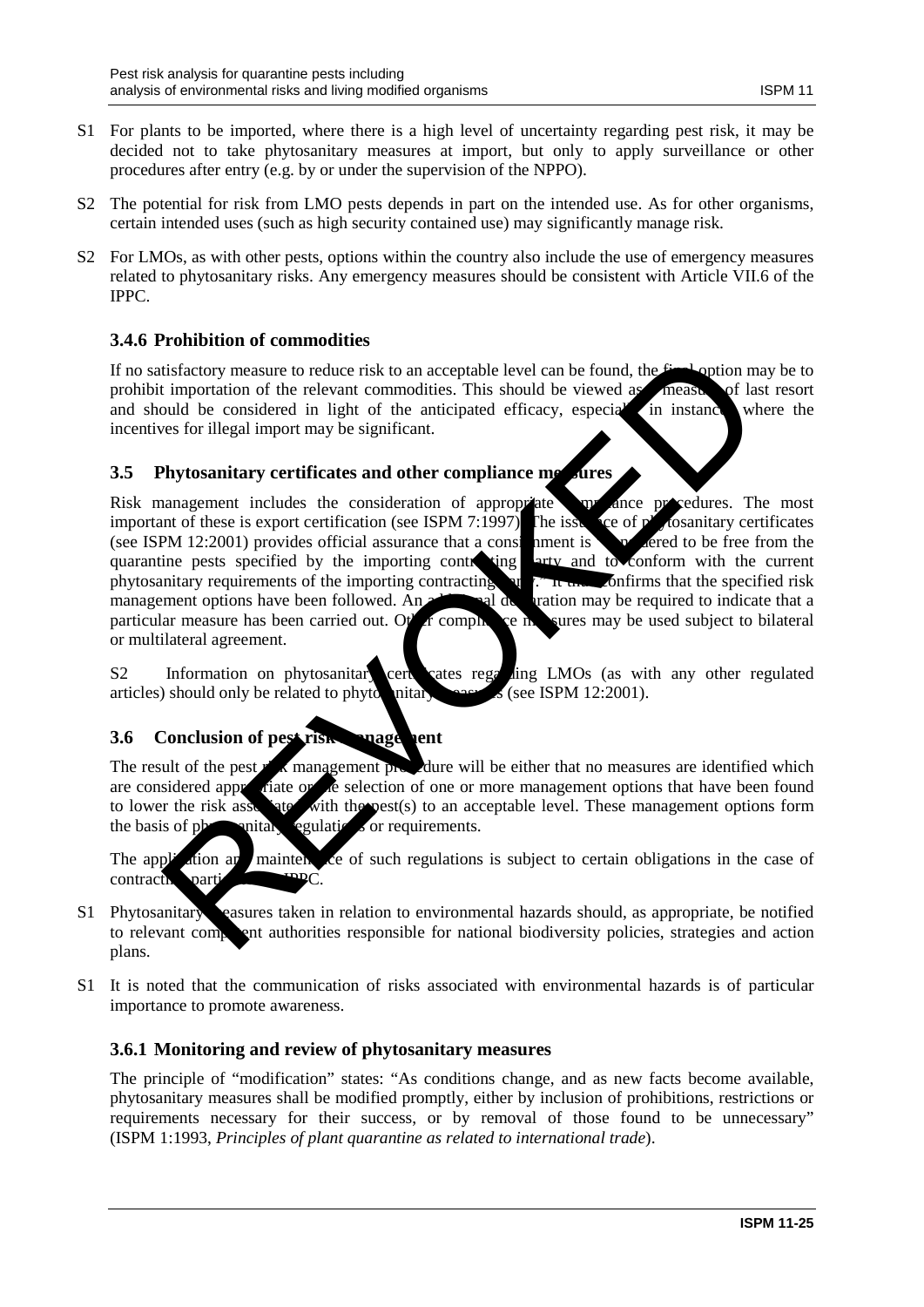Thus, the implementation of particular phytosanitary measures should not be considered to be permanent. After application, the success of the measures in achieving their aim should be determined by monitoring during use. This is often achieved by inspection of the commodity on arrival, noting any interceptions or any entries of the pest to the PRA area. The information supporting the pest risk analysis should be periodically reviewed to ensure that any new information that becomes available does not invalidate the decision taken.

## **4. Documentation of Pest Risk Analysis**

#### **4.1 Documentation requirements**

The IPPC and the principle of "transparency" (ISPM 1:1993) require that countries should, on request, make available the rationale for phytosanitary requirements. The whole process from initiation to pest risk management should be sufficiently documented so that when a review of a dispute arises, the sources of information and rationale used in reaching the management decision can be clearly sources of information and rationale used in reaching the management decision  $ca$  be clearly demonstrated. Ce and the principle of "transparency" (LSPM) it (1993) require that countries should, on<br>validable the rationale for phytosanitary requirements. The whole process simulation<br>magement should be sufficiently documented so t

The main elements of documentation are:

- purpose for the PRA
- pest, pest list, pathways, PRA area, endangered area
- sources of information
- categorized pest list
- conclusions of risk assessment
	- . probability
	- . consequences
- risk management
	- . options identified
	- . options selected.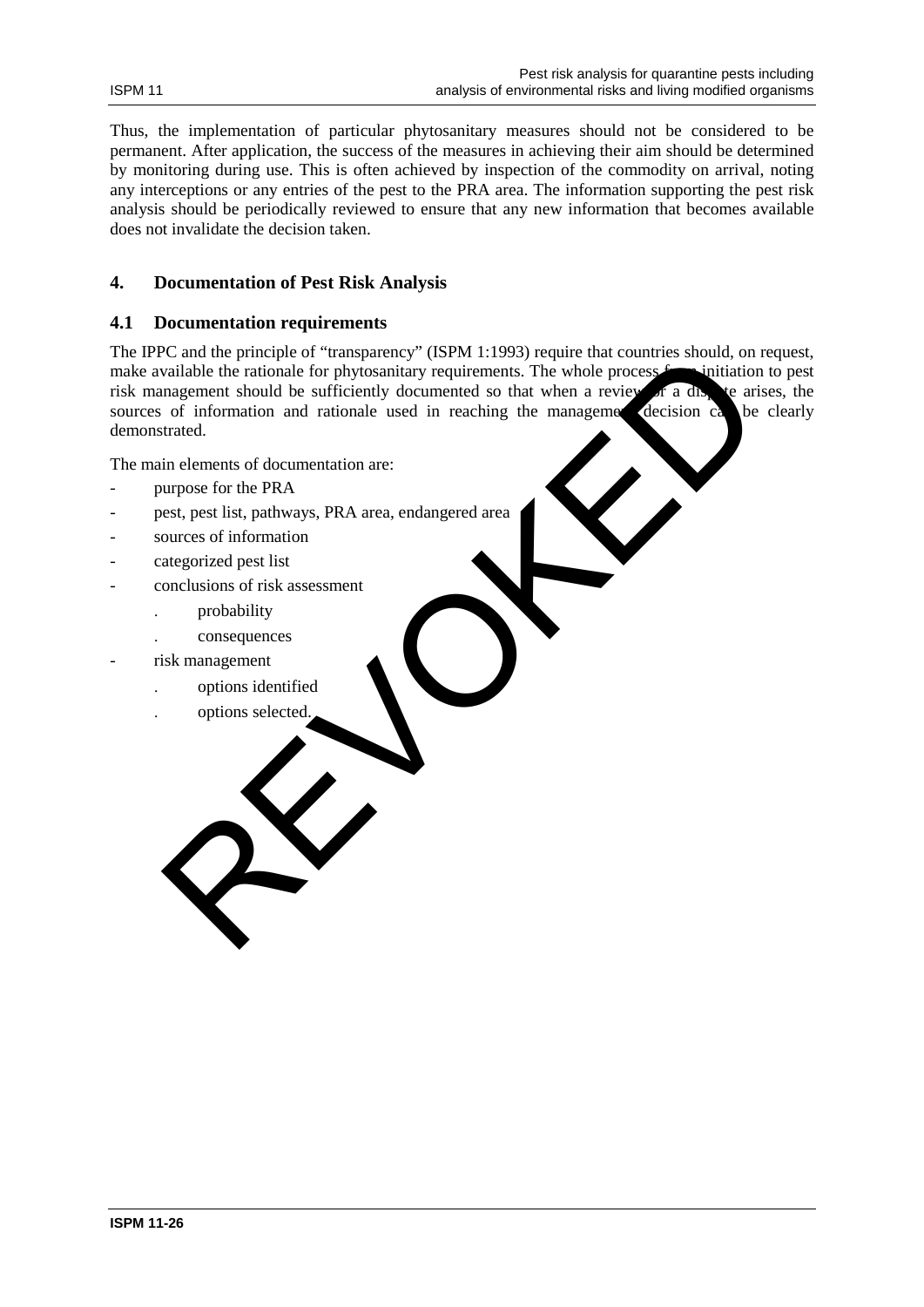This annex was adopted as part of a supplement by the Fifth Session of the Interim Commission on Phytosanitary Measures in April 2003.

The annex is a prescriptive part of the standard.

## **S1 ANNEX 1: Comments on the scope of the IPPC in regard to environmental risks**

The full range of pests covered by the IPPC extends beyond pests directly affecting cultivated plants. The coverage of the IPPC definition of plant pests includes weeds and other species that have indirect effects on plants, and the Convention applies to the protection of wild flora. The scope of the IPPC also extends to organisms which are pests because they:

#### - *directly affect uncultivated/unmanaged plants*

Introduction of these pests may have few commercial consequences, and therefore they have been less likely to be evaluated, regulated and/or placed under official control. An example of this type of pest is Dutch elm disease (*Ophiostoma novo-ulmi*).

#### - *indirectly affect plants*

In addition to pests that directly affect host plants, there are those, less weeds/invasive plants, which affect plants primarily by other processes such as competition (e.g. for cultivation and constant plants: Canada thistle (Cirsium arvense) [weed of agricultural crops], or for the ultivation numana and plants: Purple thistle (*Cirsium arvense*) [weed of agricultural crops], or for uncultivated loosestrife (*Lythrum salicaria*) [competitor in natural and semi-natural d<sup>1</sup> doitats] the business peak may have been during the contract consequences, and under the particular control and the control of the control of the control of the control of the control of the control of the control of the control of

### indirectly affect plants through effects on other organ<sup>ns</sup> ms

Some pests may primarily affect other organisms, but thereby cause deleterious effects on plant species, or plant health in habitats or ecosystems. Examples include  $\mu$  asites of beneficial organisms, such as biological control agents.

To protect the environment and biological diversity thout creating disguised barriers to trade, environmental risks and risks to biological versity should be analysed in a PRA.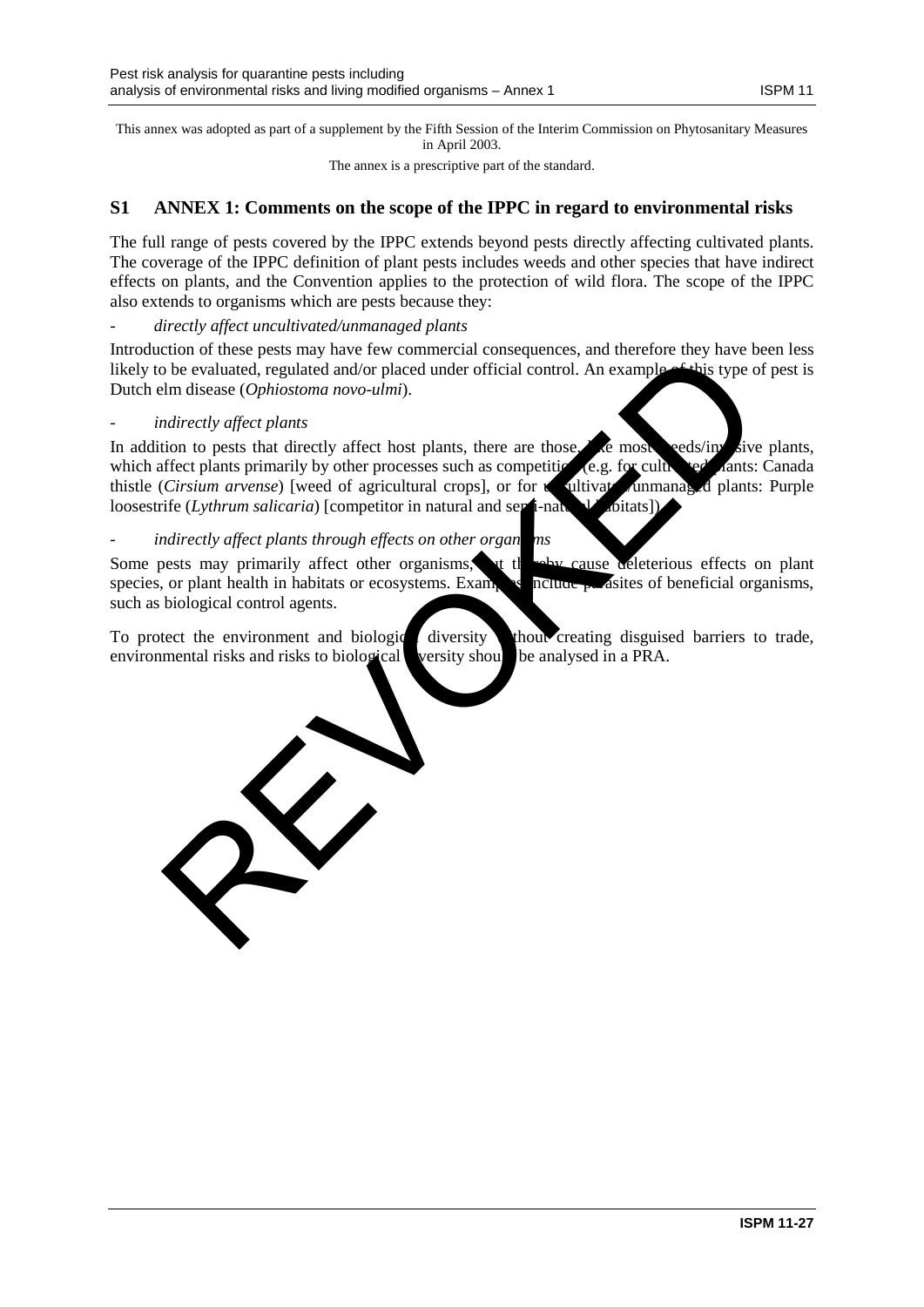This annex was adopted by the Sixth Session of the Interim Commission on Phytosanitary Measures in March–April 2004. The annex is a prescriptive part of the standard.

## **S2 ANNEX 2: Comments on the scope of the IPPC in regard to pest risk analysis for living modified organisms**

Phytosanitary risks that may be associated with a living modified organism are within the scope of the International Plant Protection Convention and should be considered using pest risk analysis to make decisions regarding pest risk management.

The analysis of LMOs includes consideration of the following:

- Some LMOs may present a phytosanitary risk and therefore warrant a PRA. However other LMOs will not present a phytosanitary risks beyond those posed by related non-LMOs and therefore will not warrant a complete PRA. For example, modifications to change the physiological characteristics of a plant (e.g. ripening time, storage  $\ell$ ) may no present any phytosanitary risk. The pest risk that may be posed by an LMO is  $\alpha$  and end a combination of factors, including the characteristics of the donor and  $r$  pient vanisms, the genetic alteration, and the specific new trait or traits. Therefore,  $p \neq 0$  of the supplementary text (see Annex 3) provides guidance on how to determine if an LM $\alpha$  is a potential per MOs will not present a phyosanitary risks beyond those posed by related non-LM<br>
herefore will not present a phyosanitary risks beyond those posed by related non-LM<br>
hysiological characteristics of a plant (e.g. ripe angle
- PRA may constitute only a portion of the overall risk halysis for import and release of a LMO. For example, countries may require the assessment of risks to human or animal health, or to the environment, beyond that covered by the IPPC. This standard only relates to the assessment and management of phytosanitary risks. As with other organisms or pathways assessed by an NPPO, LMOs may present other risks not falling with e scope of the IPPC. When an NPPO LMOs may present other risks not falling with  $\epsilon$  scope of the IPPC. When an NPPO discovers potential for risks that are not same v concern it may be appropriate to notify discovers potential for risks that are not  $\sim$  physicanic may be approximate to notify  $\sim$ the relevant authorities.
- Phytosanitary risks from LMOs may result from ertain traits introduced into the organism, such as those that increase the potential for establishment and spread, or from inserted gene sequences that do not alter the pest baracteristics of the organism but that might act independently of the organism or  $\mathbf k$  we unimended consequences.
- In cases of phytosanitary risks related to gene flow, the LMO is acting more as a potential vector or pathway  $\epsilon$  introduction of genetic construct of phytosanitary concern rather than as a pest in and of self. Therefore, the term "pest" should be understood to include the potential of an LMO sact as vector or pathway for introduction of a gene presenting a potential phytosanitary r
- The risk alysis procedures of the IPPC are generally concerned with phenotypic characteristic rather a genotypic characteristics. However, genotypic characteristics may to be considered when assessing the phytosanitary risks of LMOs.
- Potential phytosanitary risks that may be associated with LMOs could also be associated with non-LM $\blacksquare$  It may be useful to consider risks associated with LMOs in the context of risks posed by the non-modified recipient or parental organisms, or similar organisms, in the PRA area.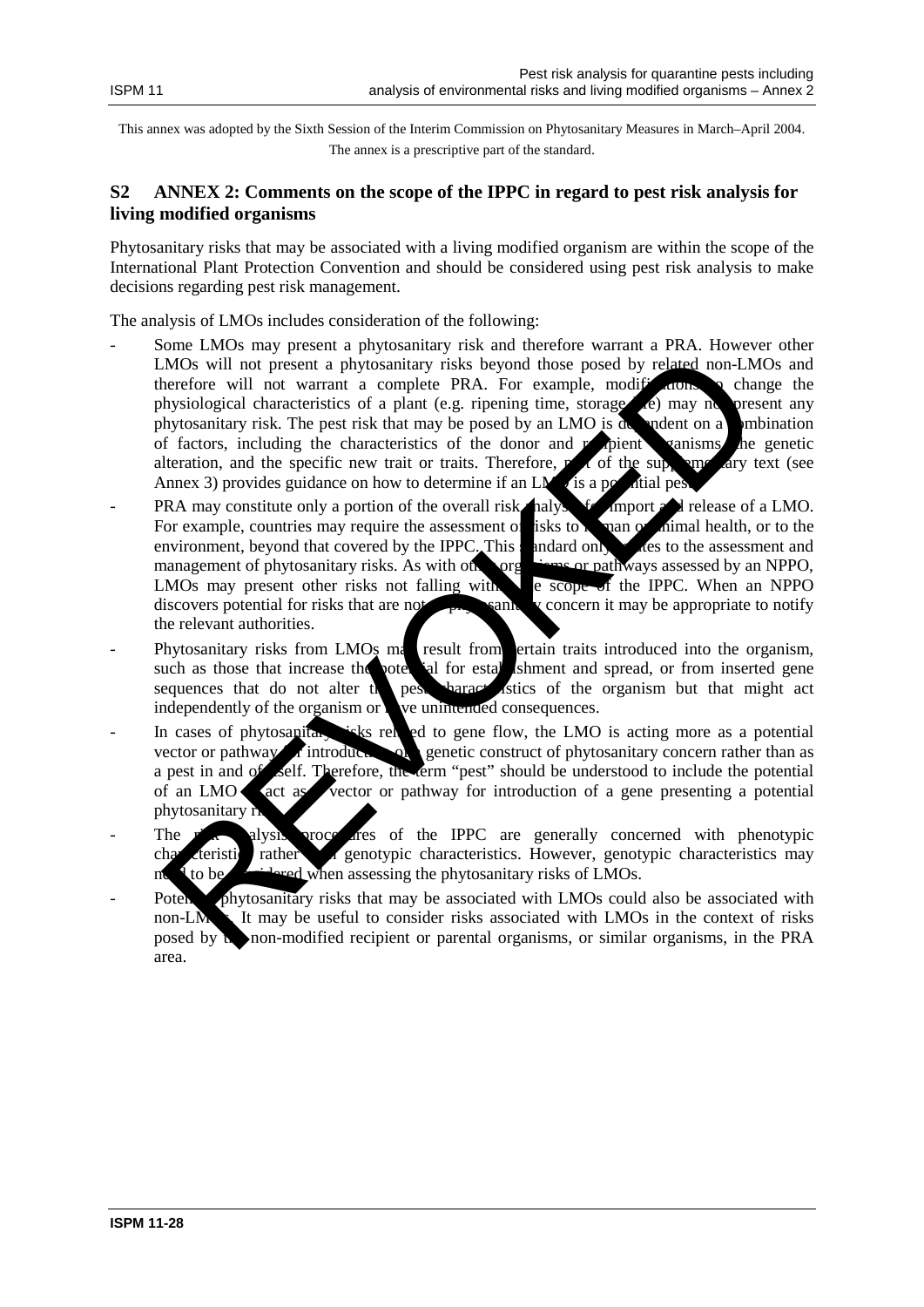This annex was adopted by the Sixth Session of the Interim Commission on Phytosanitary Measures in March–April 2004. The annex is a prescriptive part of the standard.

## **S2 ANNEX 3: Determining the potential for a living modified organism to be a pest**

This annex is relevant for living modified organisms only where there is potential for phytosanitary risks from the LMO associated with some characteristic or property related to the genetic modification. Other phytosanitary risks associated with the organism should be assessed under other appropriate sections of ISPM 11 or under other appropriate ISPMs.

The information requirements outlined in section 1.3 may be needed in determining the potential for an LMO to be a pest.

## **Potential phytosanitary risks for LMOs**

Potential phytosanitary risks for LMOs may include:

a. Changes in adaptive characteristics which may increase the potential for  $\bf{h}$  oduction  $\bf{o}$  spread, for example alterations in:

- $\alpha$  tolerance to adverse environmental conditions (e.g. drought, freezing, saling, saling, saling, saling, saling, saling,  $\alpha$
- reproductive biology
- dispersal ability of pests
- growth rate or vigour
- host range
- pest resistance
- pesticide (including herbicide) resistance or tolerance.

b. Adverse effects of gene flow or gene transfer including, for example:

- transfer of pesticide or pest resistance genes to compatible species
- the potential to overcome existing reproductive and recombination barriers resulting in pest risks al phytosanitary risks for LMOs<br>
al phytosanitary risks for LMOs<br>
may include:<br>
ges in adaptive characteristics which may increase the potential for a<br>
calterations in:<br>
calcerations in:<br>
calcerations in:<br>
calcerations in:
- potential for hybridization with existing organisms or pathogens to result in pathogenicity or increased pathog

c. Adverse effects on  $\mathbb{R}^n$ -target organisms including, for example:

- changes  $\bullet$  bost  $\bullet$  ge of  $\bullet$  LMO, including the cases where it is intended for use as a biological control agent organism otherwise claimed to be beneficial
- $e^{\frac{f}{c}}$  et organisms, such as biological control agents, beneficial organisms, or soil fauna and  $\mathbf{r}$  and  $\mathbf{r}$  and  $\mathbf{r}$  and  $\mathbf{r}$  and  $\mathbf{r}$  are fixing bacteria, that result in a phytosanitary impact (indirect effects)
- $\alpha$  capacity  $\alpha$  vector other pests
- $\alpha$  and  $\alpha$  and  $\alpha$  indirect effects of plant-produced pesticides on non-target organisms beneficial to plants.

d. Genotypic and phenotypic instability including, for example, reversion of an organism intended as a biocontrol agent to a virulent form.

e. Other injurious effects including, for example:

- phytosanitary risks presented by new traits in organisms that do not normally pose phytosanitary risk
- novel or enhanced capacity for virus recombination, trans-encapsidation and synergy events related to the presence of virus sequences
- phytosanitary risks resulting from nucleic acid sequences (markers, promoters, terminators etc.) present in the insert.